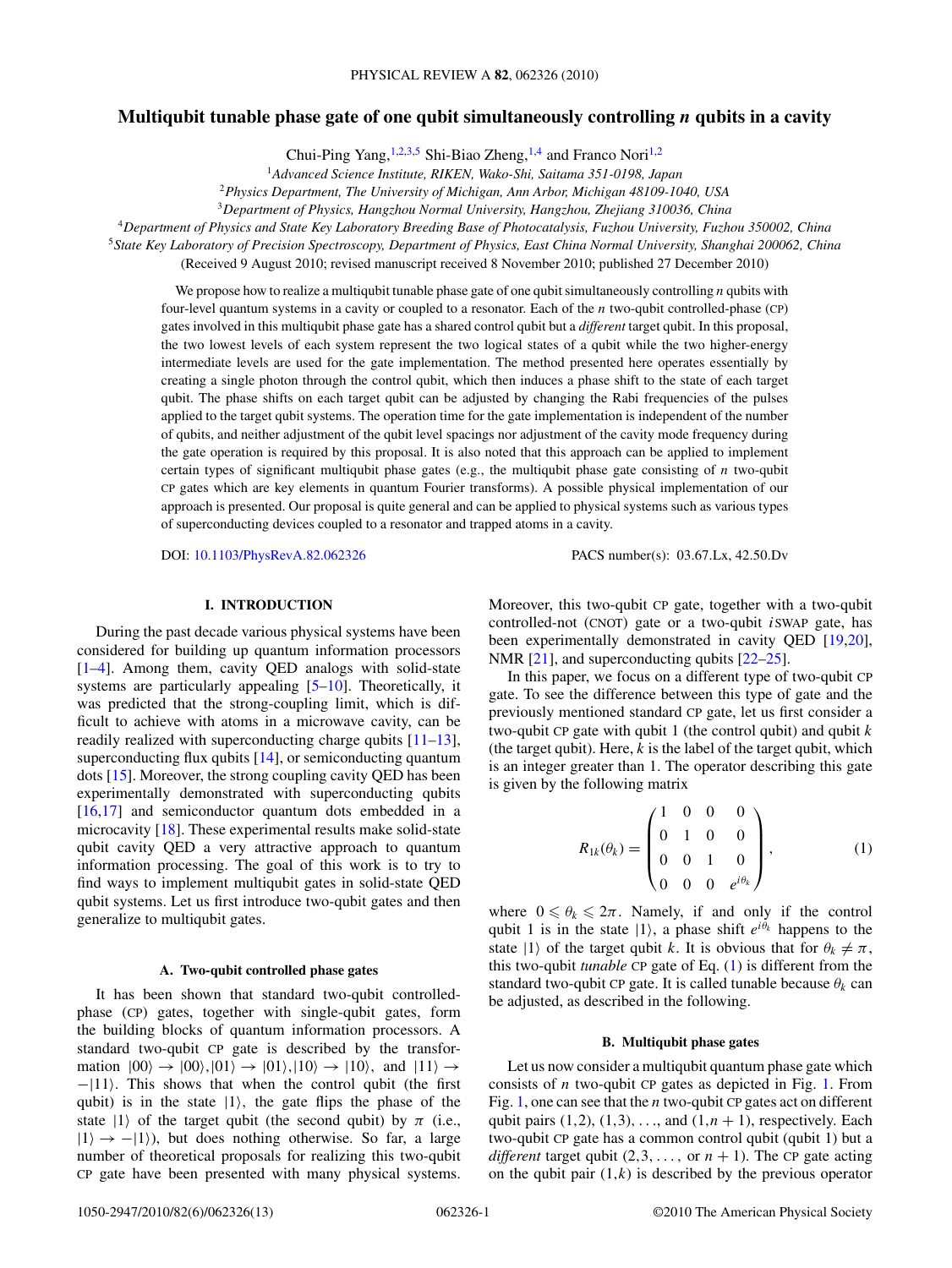<span id="page-1-0"></span>

FIG. 1. Schematic circuit of a multiqubit CP gate with one qubit (on top) *simultaneously* controlling *n* target qubits. The circuit on the left side is equivalent to the circuit on the right side. Each of the *n* two-qubit CP gates forming this multiqubit phase gate has a shared control qubit (i.e., qubit 1, represented by the filled circle located on top), but a different target qubit (i.e., either qubit  $2,3, \ldots$ , or  $n + 1$ ). The element  $\theta_k$  represents a CP shift by  $e^{i\theta_k}$ , which is performed on the target qubit *k* when the control qubit 1 is in the state  $|1\rangle$  $(k = 2, 3, \ldots, n + 1)$ . Namely, if the control qubit 1 is in the state  $|1\rangle$ , then a phase shift  $e^{i\theta_k}$  happens to the state  $|1\rangle$  of the target qubit *k*; otherwise nothing happens.

 $R_{1k}$ , which induces a phase shift  $e^{i\theta_k}$  to the state  $|1\rangle$  of the target qubit  $k$  when the control qubit 1 is in the state  $|1\rangle$ . In the general case, any two of the phase shifts  $e^{i\theta_2}, e^{i\theta_3}, \ldots, e^{i\theta_{n+1}}$ for the *n* two-qubit CP gates can be the same or different, and any one of them can be arbitrary. The operator characterizing this multiqubit phase gate with one qubit simultaneously controlling the *n* target qubits is

$$
U = \otimes_{k=2}^{n+1} R_{1k},\tag{2}
$$

where the operator  $R_{1k}$  is given by Eq. [\(1\)](#page-0-0).

### **C. Motivation for studying multiqubit gates**

There are several motivations for this work:

(i) Quantum gates with multiple control qubits or multiple target qubits are of great importance in quantum information processing such as realizing quantum error-correction protocols, constructing quantum circuits, and implementing quantum algorithms. When using the conventional gatedecomposition protocols to construct a multiqubit controlled gate [\[26,27\]](#page-11-0), the procedure usually becomes complicated (especially for a large *n*), as the number of single-qubit and two-qubit gates required for the gate implementation heavily depends on the number *n* of qubits, and therefore building a multiqubit gate may become very difficult.

(ii) Recently, attention is shifting to the physical realization of multiqubit gates (e.g. [\[28\]](#page-11-0)). Although several methods for implementing multiqubit gates based on cavity QED or trapped ions have been proposed [\[29–32\]](#page-11-0), realization of *controllable* multiqubit phase gates based on cavity QED or ion traps has not been thoroughly investigated.

(iii) The methods previously proposed [\[29–32\]](#page-11-0) are mainly for realizing quantum CP or controlled-not gates with



FIG. 2. (a) Schematic circuit of a multiqubit CP gate with *n* control qubits acting on one target qubit located at the bottom of the circuit shown here. The element *Z* represents a Pauli rotation  $\sigma_z$ , that is, a phase shift by  $\pi$  around the *z* axis (with *n* control qubits on the filled circles). Namely, if the *n* control qubits are *all* in the state  $|1\rangle$ , then the state  $|1\rangle$  at *Z* is phase shifted by  $\pi$  (i.e.,  $|1\rangle \rightarrow e^{i\pi} |1\rangle = -|1\rangle$ ); otherwise nothing happens to the state at *Z*. (b) Schematic circuit of a multiqubit controlled-NOT gate with *n* control qubits acting on one target qubit. The symbol ⊕ represents a controlled-NOT gate (with *n* control qubits on the filled circles). If the *n* control qubits are *all* in the state  $|1\rangle$ , then the state at  $\oplus$  is bit-flipped (i.e.,  $|1\rangle \rightarrow |0\rangle$  and  $|0\rangle \rightarrow |1\rangle$ ).

*multiple-control* qubits acting on *one target* qubit (Fig. 2). These methods provide a simple and/or fast way for realizing quantum gates with multiple control qubits (a type of multiqubit gate significant in quantum information processing), when compared with the conventional gate-decomposition approaches. However, it is noted that these proposals cannot be extended to perform a different kind of important multiqubit phase gate (i.e., quantum phase gates with one qubit simultaneously controlling multiple target qubits).

### **D. Advantages**

The purpose of this work is to find a way of implementing a multiqubit *tunable* phase gate of one qubit simultaneously controlling *n* qubits with four-level quantum systems in a cavity or coupled to a resonator. Our proposal operates essentially by creating a single photon through the control qubit, which then induces a phase shift to the state of each target qubit. As shown in the following, this proposal has the following advantages:

(i) Since the excited level  $|3\rangle$  is unpopulated during the gate operation, decoherence due to spontaneous decay from this level is suppressed;

(ii) Neither adjustment of the level spacings of qubit systems nor adjustment of the cavity mode frequency during the gate operation is needed, thus the operation is much simplified;

(iii) The operation time required for the gate realization is independent of the number of qubits and thus does not increase with the number of qubits;

(iv) The phase shift on each target qubit can be adjusted by varying the Rabi frequencies of the microwave pulses applied to the target qubit systems; and

(v) The *n* two-qubit CP gates forming this multiqubit phase gate can be simultaneously performed using six operational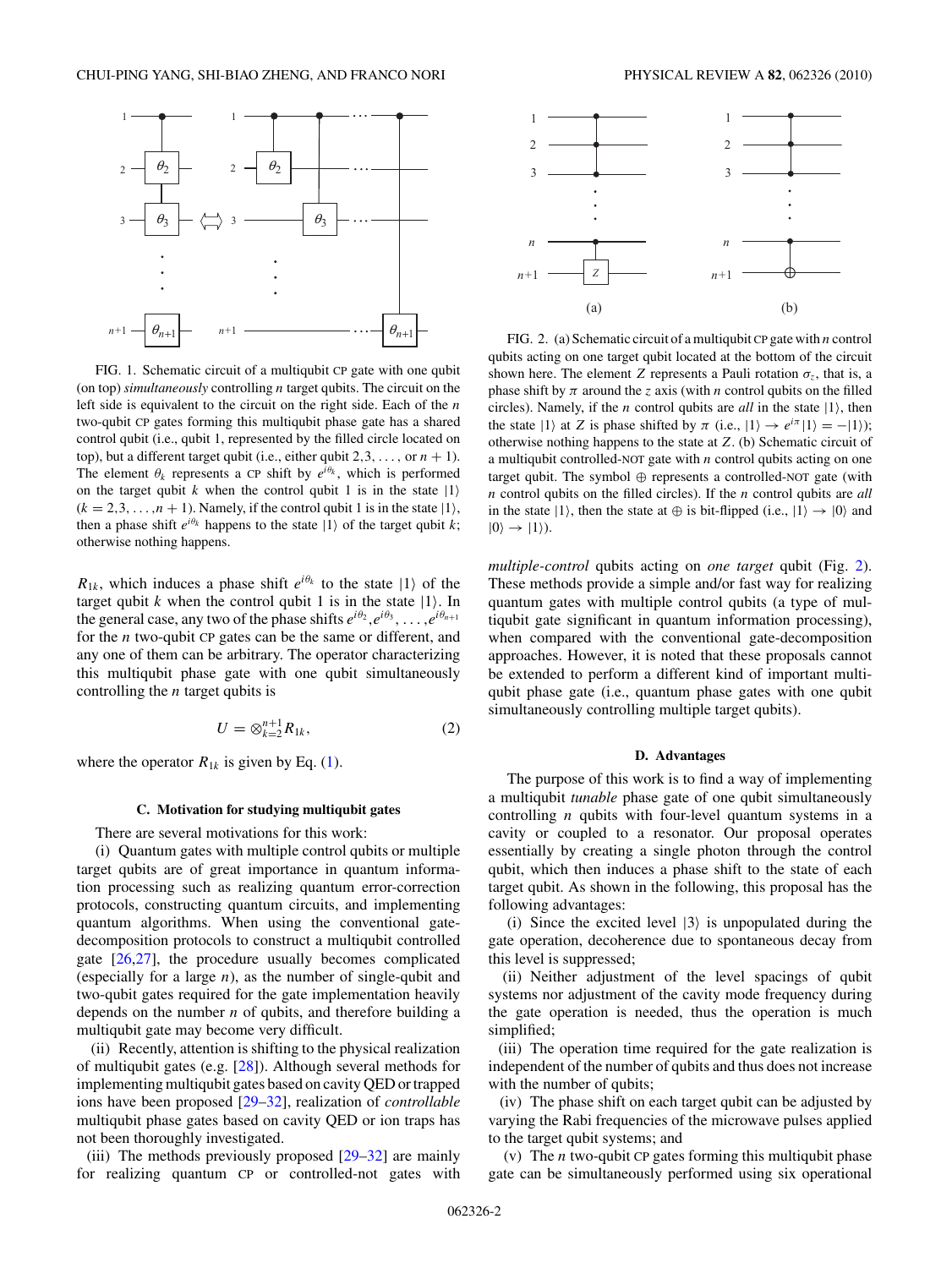<span id="page-2-0"></span>steps (independent of  $n$ ). Thus, the gate operation is much simplified, especially when the number *n* is large. In addition, as shown in the following, the present method can be applied for implementing certain types of significant multiqubit phase gates (e.g., the multiqubit phase gate consisting of *n* two-qubit successive CP gates) which are key elements in the quantum Fourier transform (QFT).

We stress that this proposal is quite general, and can be applied to physical systems such as trapped atoms in a cavity and various types of superconducting qubit systems coupled to a resonator. We note that implementing a *two-qubit* tunable phase gate with two atoms based on cavity QED was previously proposed [\[33,34\]](#page-11-0). However, to the best of our knowledge, no one has yet demonstrated how to perform a *multiqubit* tunable phase gate with one qubit simultaneously controlling *n* qubits in cavity QED. Also, our work shows how to perform the *n* successive two-qubit CP gates in QFT by the use of only *one* single-mode cavity. We believe that this proposal is useful since it provides a simple and general protocol for realizing a multiqubit phase gate for which the phase shift on each target qubit is *tunable*.

This paper is organized as follows. In Sec.  $II$ , we briefly review the basic theory of four-level quantum systems coupled to a single-mode cavity and/or driven by classical pulses. In Sec. [III,](#page-5-0) we show how to realize a multiqubit tunable phase gate with one qubit simultaneously controlling *n* target qubits, by the use of  $(n + 1)$  qubit systems in a cavity. In Sec. [IV,](#page-7-0) we discuss how to apply the present method for implementing two types of significant quantum phase gates with multiple target qubits or multiple control qubits. In Sec. [V,](#page-8-0) we give a brief discussion of the experimental feasibility for implementing a six-qubit CP gate, which are key elements in producing a QFT. In Sec. [VI,](#page-9-0) we compare our work with previous work. A concluding summary is presented in Sec. [VII.](#page-9-0)

## **II. SYSTEMS INTERACTING WITH A CAVITY AND PULSES**

The four-level quantum systems throughout this paper could be either natural atoms or *artificial* atoms (e.g., superconducting devices), which have the four levels shown in Fig. 3. Note that the four-level structure in Fig. 3(a) applies to superconducting charge-qubit systems  $[1]$ , the one in Fig.  $3(b)$ applies to phase-qubit systems  $[2,35]$  $[2,35]$ , and the one in Fig.  $3(c)$ applies to flux-qubit systems  $[1,36]$  $[1,36]$ . In addition, the four-level structure in Fig.  $3(b)$  is also available in atoms. By adjusting the level spacings of the qubit systems or the cavity mode frequency, the level  $|0\rangle$  can be made not to be affected by the cavity mode or the classical pulses (see the discussion given in the Appendix). Under this condition, the level  $|0\rangle$ can be dropped from the discussion in the following (also, see Fig. [4\)](#page-3-0). We note that four levels are needed. This is because (as explained in Sec. [III\)](#page-5-0) a three-level quantum system is not enough to implement our desired gate.

#### **A. System-cavity-pulse resonant Raman coupling**

Let us consider a qubit system in a cavity or coupled to a resonator, which has a four-level structure depicted in Fig. 3. The energy eigenvalues for the three levels  $|1\rangle$ ,  $|2\rangle$ , and  $|3\rangle$  are



FIG. 3. (Color online) Illustration of four-level qubit systems. The energy eigenvalues for the four levels  $|0\rangle$ ,  $|1\rangle$ ,  $|2\rangle$ , and  $|3\rangle$  are denoted by  $E_0$ ,  $E_1$ ,  $E_2$ , and  $E_3$ , respectively. In (a), the level spacings satisfy  $E_2 - E_1 > E_1 - E_0, E_3 - E_2$  and  $E_3 - E_2 < E_1 - E_0$ . In (b), the level spacings satisfy  $E_1 - E_0 > E_2 - E_1 > E_3 - E_2$ . In (c), the level spacings meet  $E_2 - E_1 > E_1 - E_0, E_3 - E_2$  and  $E_3 - E_2 >$  $E_1 - E_0$ . The four-level structure in (a) applies to charge-qubit systems, the one in (b) applies to phase-qubit systems, and the one in (c) applies to flux-qubit systems. In addition, the four-level structure in (b) is also available in atoms.

denoted as  $E_1$ ,  $E_2$ , and  $E_3$ , respectively. Assume that the cavity mode is coupled to the  $|2\rangle \leftrightarrow |3\rangle$  transition, but decoupled (highly detuned) from the transition between any other two levels [Fig.  $4(a)$ ], which can be achieved by (i) changing the cavity mode frequency, (ii) choosing the qubit system (e.g., atom) appropriately to have a desired level structure, and/or (iii) adjusting the level spacings of the qubit system. Note that the cavity mode frequency for both optical cavities and microwave cavities can be changed in various experiments (e.g., see [\[37–41\]](#page-12-0)). And, for superconducting qubit systems, the level spacings can be readily adjusted by varying the external parameters (e.g., the external magnetic flux and gate voltage for superconducting charge-qubit systems, the current bias or flux bias in the case of superconducting phase-qubit systems and flux-qubit systems, see, e.g. [\[1,2\]](#page-11-0)). In addition, we assume that a classical pulse is applied to the qubit system, which is coupled to the  $|1\rangle \leftrightarrow |3\rangle$  transition but decoupled (highly detuned) from the transition between any other two levels [Fig.  $4(a)$ ]. The Hamiltonian of the whole system can thus be written as

$$
H = \hbar \omega_c a^{\dagger} a + \sum_{l=1}^{3} E_l |l\rangle\langle l| + \hbar g (a^{\dagger} \sigma_{23}^- + \text{H.c.})
$$

$$
+ \hbar \Omega (e^{i\omega t} \sigma_{13}^- + \text{H.c.}), \tag{3}
$$

where  $a^{\dagger}$  and  $a$  are the photon creation and annihilation operators of the cavity mode with frequency  $\omega_c$ , *g* is the coupling constant between the cavity mode and the  $|2\rangle \leftrightarrow |3\rangle$ transition,  $\Omega$  is the Rabi frequency of the pulse, and  $\omega$  is the frequency of the pulse;  $\sigma_{23}^- = |2\rangle\langle 3|$  and  $\sigma_{13}^- = |1\rangle\langle 3|$ .

Let us now assume that the cavity mode is off-resonance with the  $|2\rangle \leftrightarrow |3\rangle$  transition (i.e.,  $\Delta_c = \omega_{32} - \omega_c \gg g$ ) and the pulse is off-resonance with the  $|1\rangle \leftrightarrow |3\rangle$  transition (i.e.,  $\Delta = \omega_{31} - \omega \gg \Omega$ ) where  $\omega_{32} = (E_3 - E_2)/\hbar$  and  $\omega_{31} =$  $(E_3 - E_1)/\hbar$  are, respectively, the  $|2\rangle \leftrightarrow |3\rangle$  transition frequency and the  $|1\rangle \leftrightarrow |3\rangle$  transition frequency [Fig. [4\(a\)\]](#page-3-0).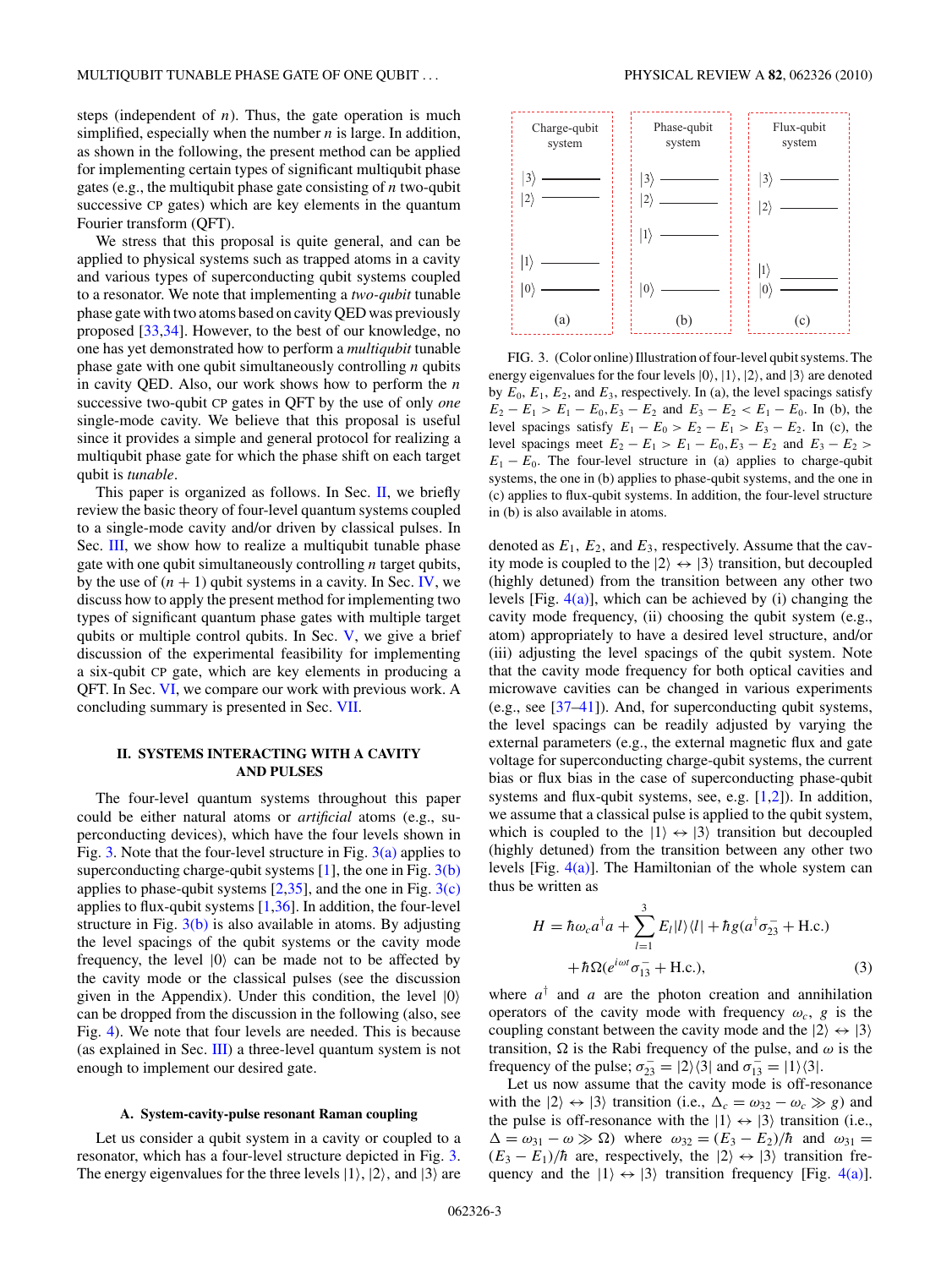<span id="page-3-0"></span>

FIG. 4. (a) System-cavity-pulse resonant Raman coupling for a qubit system in a cavity. Here,  $\Delta = \omega_{31} - \omega$  is the detuning between the pulse frequency  $\omega$  and the  $|1\rangle \leftrightarrow |3\rangle$  transition frequency  $\omega_{31}$ , while  $\Delta_c = \omega_{32} - \omega_c$  is the detuning between the cavity mode frequency  $\omega_c$  and the  $|2\rangle \leftrightarrow |3\rangle$  transition frequency  $\omega_{32}$ . The detunings  $\Delta_c$  and  $\Delta$  are set to be equal (i.e.,  $\Delta_c = \Delta$ ) to establish the resonant Raman coupling between the two levels  $|1\rangle$  and  $|2\rangle$  of the qubit system. (b) System-cavity-pulse off resonant Raman coupling for *n* qubit systems  $(2,3, \ldots, n+1)$  in a cavity. For simplicity, we here only draw a figure for qubit system *k* interacting with the cavity mode and a classical microwave pulse  $(k = 2,3,...,n + 1)$ . Here,  $\delta = \Delta_c - \Delta'$  is the detuning of the cavity mode with the pulse,  $\Delta' = \omega_{31} - \omega'$  is the detuning between the pulse frequency  $\omega'$  and the  $|1\rangle \leftrightarrow |3\rangle$  transition frequency of qubit system *k*. Note that  $\delta$ ,  $\Delta_c$ , and  $\Delta'$  are the same for all qubit systems  $(2,3,\ldots,n+1)$  and that the pulses applied to the individual qubit systems  $(2,3,...,n+1)$ have the same frequency  $\omega'$ . The Rabi frequency of the pulse applied to qubit system *k* is denoted by  $\Omega_k$ . (c) System-cavity off resonant interaction for *n* qubit systems  $(2,3, \ldots, n+1)$  in a cavity. The cavity mode is off resonant with the  $|2\rangle \leftrightarrow |3\rangle$  transition of each qubit system, with a detuning  $\Delta_c$ . (d) System-pulse resonant interaction. The pulse with a frequency  $\omega_r$  is resonant with the  $|1\rangle \leftrightarrow |2\rangle$  transition.

Under these conditions, the level  $|3\rangle$  can be adiabatically elim-inated [\[42\]](#page-12-0). Thus, for  $\Delta_c = \Delta_{\mu w}$ , the effective Hamiltonian in the interaction picture is [\[43\]](#page-12-0)

$$
H_{I} = -\hbar \left[ \frac{\Omega^{2}}{\Delta} |1\rangle\langle 1| + \frac{g^{2}}{\Delta_{c}} a^{\dagger} a |2\rangle\langle 2| + \frac{\Omega g}{\Delta_{c}} (a^{\dagger} \sigma_{12}^{+} + \text{H.c.}) \right]
$$
(4)

where  $\sigma_{12}^+ = |2\rangle\langle 1|$ . The first two terms in Eq. (4) are ac-Stark shifts of the levels  $|1\rangle$  and  $|2\rangle$  induced by the pulse and the cavity mode, respectively; while the last two terms in Eq. (4)

are the familiar Jaynes-Cummings interaction, describing the resonant Raman coupling between the two levels  $|1\rangle$  and  $|2\rangle$ , which results from the cooperation of the cavity mode and the pulse.

For the case of  $\Omega = g$ , the initial states  $|2\rangle|1\rangle_c$  and  $|1\rangle|0\rangle_c$ of the whole system, under the Hamiltonian (4), evolve as follows:

$$
|2\rangle|1\rangle_c \rightarrow e^{i g^2 t/\Delta_c} [\cos(g^2 t/\Delta_c)|2\rangle|1\rangle_c - i \sin(g^2 t/\Delta_c)|1\rangle|0\rangle_c],
$$
  

$$
|1\rangle|0\rangle_c \rightarrow e^{i g^2 t/\Delta_c}[-i \sin(g^2 t/\Delta_c)|2\rangle|1\rangle_c + \cos(g^2 t/\Delta_c)|1\rangle|0\rangle_c],
$$
 (5)

where  $|0\rangle_c$  and  $|1\rangle_c$  are the vacuum state and the single-photon state of the cavity mode, respectively. The state  $|0\rangle|0\rangle_c$  remains unchanged under the Hamiltonian (4).

## **B. System-cavity-pulse off-resonant Raman coupling**

Consider *n* qubit systems labeled by 2,3, ..., and  $n + 1$ . Each qubit system has a four-level structure, as described previously. The cavity mode is coupled to the  $|2\rangle \leftrightarrow |3\rangle$ transition of each qubit system, but decoupled (highly detuned) from the transition between any other two levels [Fig. 4(b)]. In addition, a classical pulse is applied to each one of qubit systems  $(2,3, \ldots, n+1)$ , which is coupled to the  $|1\rangle \leftrightarrow |3\rangle$ transition but decoupled from the transition between any other two levels [Fig.  $4(b)$ ]. Each pulse has the same frequency  $ω'$ . The Hamiltonian for the whole system in the Schrödinger picture is

$$
H = \hbar \omega_c a^{\dagger} a + \sum_{k=2}^{n+1} \left[ \sum_{l=1}^{3} E_l |l\rangle_k \langle l| + \hbar g(a^{\dagger} \sigma_{23,k}^- + \text{H.c.}) + \hbar \Omega_k (e^{i\omega' t} \sigma_{13,k}^- + \text{H.c.}) \right],
$$
 (6)

where the subscript *k* represents the *k*th qubit system,  $\Omega_k$  is the Rabi frequency of the pulse applied to the *k*th qubit system,  $\sigma_{23,k}^- = |2\rangle_k\langle 3|$ ,  $\sigma_{13,k}^- = |1\rangle_k\langle 3|$ , and *g* is the coupling constant between the cavity mode and the  $|2\rangle \leftrightarrow |3\rangle$  transition of each qubit system.

The detuning between the  $|1\rangle \leftrightarrow |3\rangle$  transition frequency of the *k*th qubit system and the frequency of the pulse applied to the *k*th qubit system is  $\Delta' = \omega_{31} - \omega'$  ( $k = 2, 3, \ldots, n + 1$ ), which is identical for each qubit system (i.e., independent of *k*) because of the same frequency  $\omega'$  of each pulse [Fig. 4(b)]. Under the condition  $\Delta_c \gg g$  and  $\Delta' \gg \max{\Omega_2, \Omega_3, \ldots, \Omega_{n+1}}$ , the effective Hamiltonian in the interaction picture can be written as [\[43\]](#page-12-0)

$$
H_{\text{eff}} = -\hbar \sum_{k=2}^{n+1} \left[ \frac{\Omega_k^2}{\Delta'} |1\rangle_k \langle 1| + \frac{g^2}{\Delta_c} a^{\dagger} a |2\rangle_k \langle 2| + \chi_k (e^{-i\delta t} a^{\dagger} \sigma_{12,k}^+ + \text{H.c.}) \right],
$$
 (7)

where  $\sigma_{12,k}^+ = |2\rangle_k\langle 1|, \delta = \Delta_c - \Delta'$  and

$$
\chi_k = \Omega_k g \left( \frac{1}{\Delta_c} + \frac{1}{\Delta'} \right) / 2. \tag{8}
$$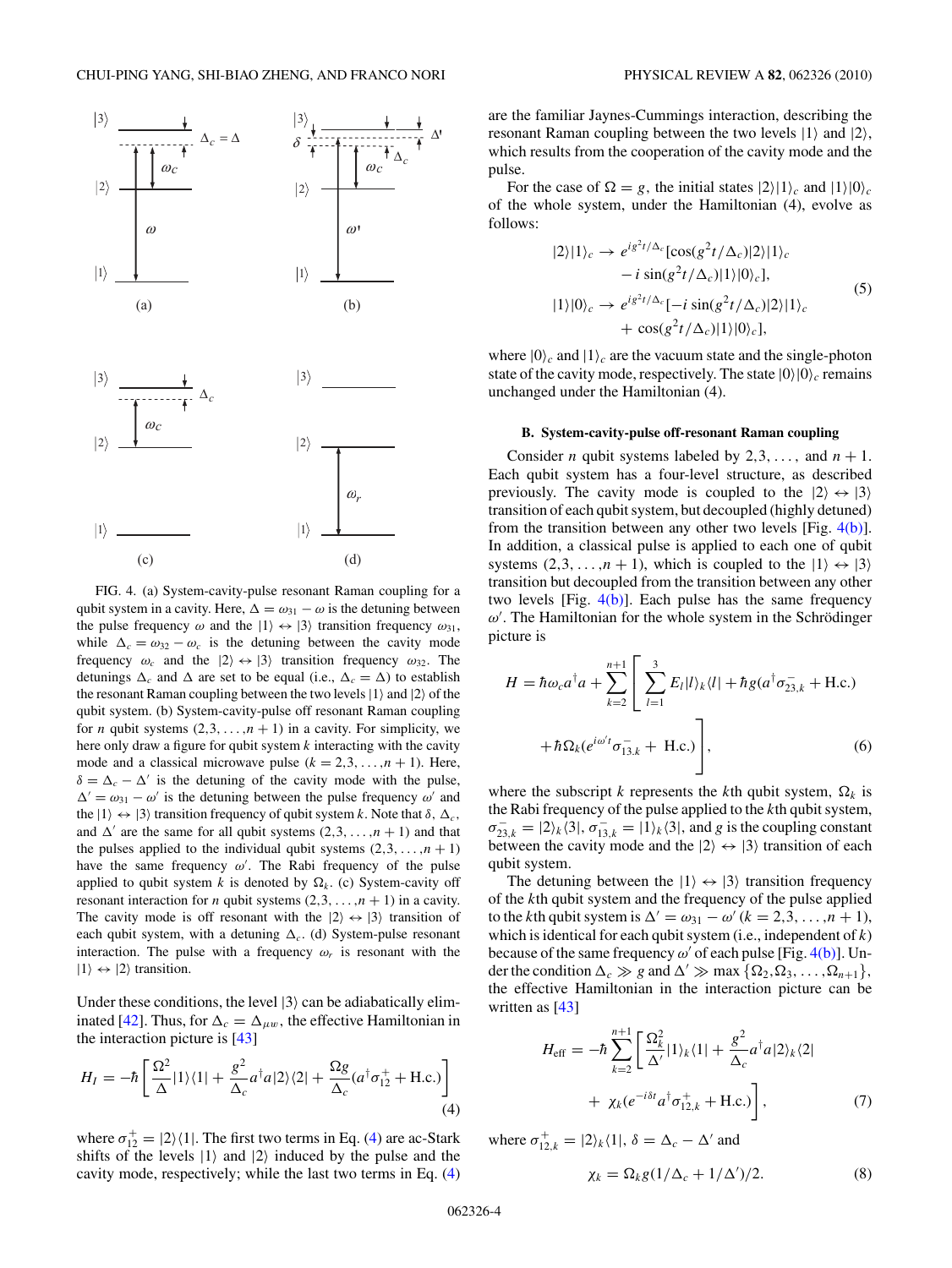<span id="page-4-0"></span>For  $\delta \gg g^2/\Delta_c$ ,  $\delta \gg \max \{ \Omega_2^2/\Delta', \Omega_3^2/\Delta', \dots, \Omega_{n+1}^2/\Delta' \},$ and  $\delta \gg \max\{\chi_2, \chi_3, \ldots, \chi_{n+1}\}\$ , there is no energy exchange between the qubit systems and the cavity mode. Thus, the effective Hamiltonian can be further written as [\[43–45\]](#page-12-0)

$$
H_{\text{eff}} = -\hbar \sum_{k=2}^{n+1} \left( \frac{\Omega_k^2}{\Delta'} |1\rangle_k \langle 1| + \frac{g^2}{\Delta_c} a^\dagger a |2\rangle_k \langle 2| \right)
$$

$$
-\hbar \sum_{k=2}^{n+1} \left[ \frac{\chi_k^2}{\delta} (a^\dagger a |2\rangle_k \langle 2| - a a^\dagger |1\rangle_k \langle 1|) \right]
$$

$$
+\hbar \sum_{k \neq k'=2}^{n+1} \frac{\chi_k \chi_{k'}}{\delta} (\sigma_{12,k}^+ \sigma_{12,k'}^- + \sigma_{12,k}^- \sigma_{12,k'}^+), \qquad (9)
$$

where the two terms in the second line above describe the photon-number-dependent Stark shifts induced by the off-resonant Raman coupling, and the two terms in the last parentheses describe the "dipole" coupling between the two qubit systems  $(k, k')$  mediated by the cavity mode and the classical pulses. In the case when the level  $|1\rangle$  of each qubit system is not populated, the Hamiltonian (9) reduces to

$$
H_{\rm eff} = -\hbar \sum_{k=2}^{n+1} \left( \frac{g^2}{\Delta_c} + \frac{\chi_k^2}{\delta} \right) a^\dagger a |2\rangle_k \langle 2|.
$$
 (10)

The time-evolution operator for the Hamiltonian (10) is given by

$$
U(t) = \otimes_{k=2}^{n+1} U_{kc}(t),
$$
 (11)

where  $U_{kc}(t) = \exp[i(g^2/\Delta_c + \chi_k^2/\delta)a^{\dagger}a|2\rangle_k\langle2|t]$  is the timeevolution operator acting on the cavity mode and the *k*th qubit system*,* which takes the following form

$$
U_{kc}(t) = \begin{pmatrix} 1 & 0 & 0 & 0 \\ 0 & 1 & 0 & 0 \\ 0 & 0 & 1 & 0 \\ 0 & 0 & 0 & e^{i\varphi_k(t)} \end{pmatrix},
$$
 (12)

in the basis states  $|0\rangle_k |0\rangle_c = (1, 0, 0, 0)^T$ ,  $|0\rangle_k |1\rangle_c =$  $(0,1,0,0)^{T}$ ,  $|2\rangle_{k}|0\rangle_{c} = (0,0,1,0)^{T}$ , and  $|2\rangle_{k}|1\rangle_{c} = (0,0,0,1)^{T}$ . Here  $\varphi_k(t) = \exp[i(g^2/\Delta_c + \chi_k^2/\delta)t]$ . Note that the conditional phase  $\varphi_k$  is adjustable by varying the Rabi frequency  $\Omega_k$  [see Eq. [\(8\)](#page-3-0)].

### **C. System-cavity off-resonant interaction**

Consider *n* qubit systems  $(2,3,\ldots,n+1)$  with the fourlevel structure described previously. The cavity mode is coupled to the  $|2\rangle \leftrightarrow |3\rangle$  transition of each qubit system, but decoupled (highly detuned) from the transition between any other two levels [Fig.  $4(c)$ ]. The Hamiltonian for the whole system is given by

$$
H = \hbar \omega_c a^{\dagger} a + \sum_{k=2}^{n+1} \sum_{l=1}^{3} E_l |l\rangle_k \langle l|
$$
  
+  $\hbar \sum_{k=2}^{n+1} g (a^{\dagger} \sigma_{23,k}^- + \text{H.c.}),$  (13)

where the subscript *k* represents the *k*th qubit system,  $\sigma_{23,k}^ |2\rangle_k\langle 3|$ , and  $l = 0, 1, 2, 3$ .

In the interaction picture, the Hamiltonian (13) becomes

$$
H = \hbar \sum_{k=2}^{n+1} g(e^{-i\Delta_{c}t} a^{\dagger} \sigma_{23,k}^{-} + \text{H.c.}).
$$
 (14)

For the case of  $\Delta_c \gg g$  (i.e., the cavity mode is off resonant with the  $|2\rangle \leftrightarrow |3\rangle$  transition of each qubit system), no energy exchange occurs between the qubit systems and the cavity mode. Thus, the effective Hamiltonian can be written as [\[44,45\]](#page-12-0)

$$
H_{\text{eff}} = -\hbar \sum_{k=2}^{n+1} \frac{g^2}{\Delta_c} (a^{\dagger} a \sigma_{22,k} - a a^{\dagger} \sigma_{33,k}) + \hbar \sum_{k \neq k'=2}^{n+1} \frac{g^2}{\Delta_c} (\sigma_{23,k}^+ \sigma_{23,k'}^- + \sigma_{23,k}^- \sigma_{23,k'}^+), \qquad (15)
$$

where the two terms in the first line above represent the photon-number-dependent Stark shifts, while the two terms in the second line above describe the "dipole" coupling between the two qubit systems  $(k, k')$  mediated by the cavity mode. When the level  $|3\rangle$  of each qubit system is not excited, the Hamiltonian (15) reduces to

$$
H_{\rm eff} = -\hbar \sum_{k=2}^{n+1} \frac{g^2}{\Delta_c} a^{\dagger} a \sigma_{22,k}.
$$
 (16)

The time-evolution operator for the Hamiltonian (16) is given by

$$
\widetilde{U}(t) = \otimes_{k=2}^{n+1} \widetilde{U}_{kc}(t),\tag{17}
$$

where  $\tilde{U}_{kc}(t) = \exp[i(g^2/\Delta_c)a^\dagger a \sigma_{22, k}t]$  is the time-evolution operator acting on the cavity mode and the *k*th qubit system. The operator  $U_{kc}(t)$  is expressed as

$$
\widetilde{U}_{kc}(t) = \begin{pmatrix} 1 & 0 & 0 & 0 \\ 0 & 1 & 0 & 0 \\ 0 & 0 & 1 & 0 \\ 0 & 0 & 0 & e^{i\phi_k(t)} \end{pmatrix},
$$
(18)

in the basis states  $|0\rangle_k |0\rangle_c = (1, 0, 0, 0)^T$ ,  $|0\rangle_k |1\rangle_c =$  $(0,1,0,0)^{T}$ ,  $|2\rangle_{k}|0\rangle_{c} = (0,0,1,0)^{T}$ , and  $|2\rangle_{k}|1\rangle_{c} = (0,0,0,1)^{T}$ . Here  $\phi_k(t) = \exp(ig^2t/\Delta_c)$ .

### **D. System-pulse resonant interaction**

Consider now a qubit system driven by a classical pulse with frequency  $\omega_r$  and initial phase  $\phi$ . Moreover, assume that the pulse is resonant with the  $|1\rangle \leftrightarrow |2\rangle$  transition (i.e.,  $\omega_r = \omega_{21}$ ) where  $\omega_{21} = (E_2 - E_1)/\hbar$  is the transition frequency between the two levels  $|1\rangle$  and  $|2\rangle$  [Fig. [4\(d\)\]](#page-3-0). In this case, the interaction Hamiltonian in the interaction picture is given by

$$
H_I = \frac{\hbar}{2} (\widetilde{\Omega} e^{i\phi} |1\rangle\langle 2| + \text{H.c.}),\tag{19}
$$

where  $\tilde{\Omega}$  is the Rabi frequency of the pulse. From the Hamiltonian (19), it is straightforward to show that a pulse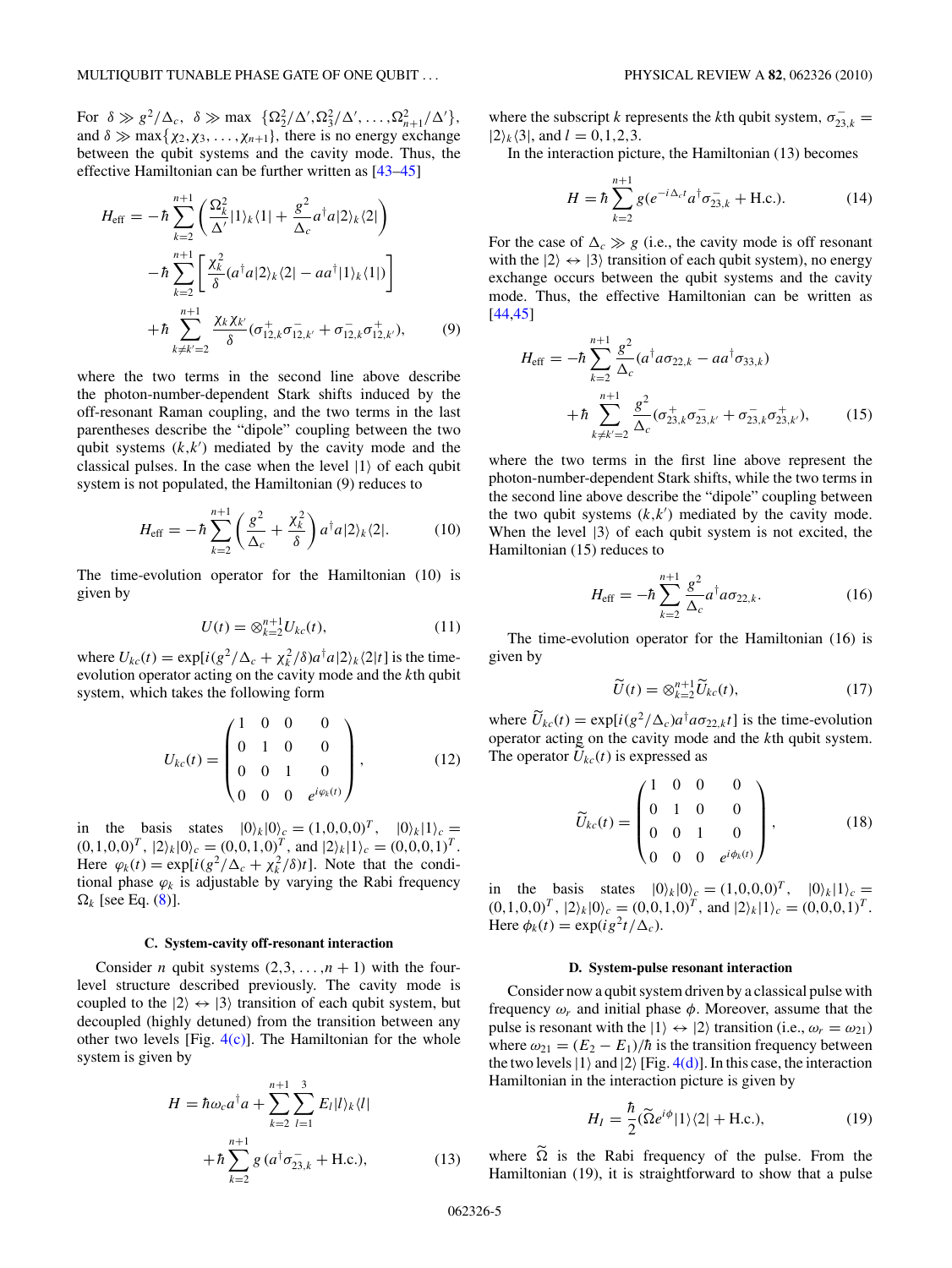<span id="page-5-0"></span>of duration *t* results in the following rotation:

$$
|1\rangle \rightarrow \cos \frac{\tilde{\Omega}}{2} t |1\rangle - i e^{-i\phi} \sin \frac{\tilde{\Omega}}{2} t |2\rangle,
$$
  

$$
|2\rangle \rightarrow -i e^{i\phi} \sin \frac{\tilde{\Omega}}{2} t |1\rangle + \cos \frac{\tilde{\Omega}}{2} t |2\rangle.
$$
 (20)

Previously we have introduced four types of interaction of qubit systems with the cavity mode and/or the pulses. The results presented earlier will be employed for the gate implementation discussed in the next section.

## **III. IMPLEMENTATION OF MULTIQUBIT PHASE GATES**

Let us now consider  $(n + 1)$  identical qubit systems in a single-mode cavity or coupled to a resonator, which are labeled by  $1, 2, \ldots$ , and  $n + 1$ , respectively. The qubit systems  $(1,2,\ldots,n+1)$  each have the four-level configuration depicted in Fig. [3.](#page-2-0) For each qubit system, the two lowest levels  $|0\rangle$  and  $|1\rangle$  represent the two logical states of a qubit while the two higher-energy intermediate levels  $|2\rangle$  and  $|3\rangle$  are used for the gate implementation. In the following, qubit system 1 acts as a *control* while each one of the qubit systems  $(2,3,...,n+1)$  plays a *target* role.

To realize the proposed gate, let us assume that the level  $|0\rangle$ of each qubit system is not affected by the cavity mode and/or the pulses during the gate operation; and the cavity mode is off-resonance with the  $|2\rangle \leftrightarrow |3\rangle$  transition of each qubit system with a detuning  $\Delta_c$ , but decoupled (highly detuned) from the transition between any other two levels during the entire operation in the following. As mentioned previously, these conditions can be achieved by prior adjustment of the cavity mode frequency  $[37-41]$  or the level spacings of the qubit systems before the gate operation  $[1,2,46]$  $[1,2,46]$ , or by appropriately choosing the qubit systems (i.e., atoms) to have the desired level structure. In addition, assume that quantum information is initially stored by the two lowest levels  $|0\rangle$  and  $|1\rangle$  of each qubit system and the cavity mode is initially in the vacuum state  $|0\rangle_c$ .

The procedure for realizing the  $(n + 1)$ -qubit phase gate described by Eq. [\(2\)](#page-1-0) is as follows:

*Step (i)*: Apply a classical pulse to qubit system 1 to induce the Raman transition described in Sec. [II](#page-2-0) A [Fig.  $5(a)$ ]. It can be seen from Eq.  $(5)$  that after a pulse duration  $t_1 = \pi \Delta_c/(2g^2)$ , the state  $|1\rangle_1|0\rangle_c$  for qubit system 1 and the cavity mode is transformed to the state  $|2\rangle_1|1\rangle_c$ . Namely, when the qubit system 1 is initially in the state  $|1\rangle$ , a photon is emitted to the cavity mode after the pulse. On the other hand, the state  $|0\rangle_1|0\rangle_c$  remains unchanged during the pulse.

*Step (ii)*: Apply a classical pulse (with  $\omega_r = \omega_{21}$  and  $\phi = \pi/2$ ) to qubit system 1 [Fig. [5\(b\)\]](#page-6-0) and a classical pulse (with  $\omega_r = \omega_{21}$  and  $\phi = -\pi/2$ ) to each of the qubit systems  $(2,3, \ldots, n + 1)$  [Fig. [5\(](#page-6-0)b')]. The duration of each pulse is set by  $t_2 = \pi/(2\Omega)$  (here,  $\Omega$  is the Rabi frequency of each pulse). It can be seen from Eq.  $(20)$  that after the pulses, the state  $|2\rangle$  of qubit system 1 is transformed to the state  $|1\rangle$  while the state  $|1\rangle$ of each of qubit systems  $(2,3, \ldots, n+1)$  is transformed to the state  $|2\rangle$ . Note that since both of the two levels  $|2\rangle$  and  $|3\rangle$  of qubit system 1 are unpopulated after the operation of this step, *the qubit system* 1 *is decoupled from the cavity mode during the operations of steps (iii) and (iv) below* [see Figs. [5\(c\)](#page-6-0) and [5\(d\)\]](#page-6-0).

*Step (iii)*: Apply a classical pulse (with duration  $t_3$ ) to each of the qubit systems  $(2,3, \ldots, n+1)$  to induce the conditional phase shift described in Sec. [II](#page-2-0) B [Fig.  $5(c')$  $5(c')$ ]. Since the level  $|1\rangle$  for qubit systems  $(2,3, \ldots, n+1)$  is not populated after step (ii) above, the effective Hamiltonian of the whole system is given by Eq. [\(10\)](#page-4-0). Accordingly, the time-evolution operator describing this step is the operator given by Eq. [\(11\)](#page-4-0) for  $t = t_3$ , that is,

$$
U(t_3) = \otimes_{k=2}^{n+1} U_{kc}(t_3), \tag{21}
$$

where  $U_{kc}(t_3)$  is the time-evolution operator acting on the cavity mode and qubit system  $k$  ( $k = 2,3,...,n + 1$ ), which takes the matrix of Eq. [\(12\)](#page-4-0) for  $t = t_3$ .

*Step (iv)*: Wait for a time *t*4*.* Since no pulse is applied to each qubit system and the cavity mode is off-resonance with the  $|2\rangle \leftrightarrow |3\rangle$  transition of each of qubit systems  $(2,3, \ldots, n+1)$ [Fig.  $5(d')$  $5(d')$ ], this is the case discussed in Sec. [II](#page-2-0) C. Note that the level  $|3\rangle$  of each qubit system is not excited. Thus, the effective Hamiltonian of the whole system is given by Eq. [\(16\)](#page-4-0). Consequently, the time-evolution operator describing this step is the operator given by Eq. [\(17\)](#page-4-0) for  $t = t_4$ 

$$
\widetilde{U}(t_4) = \otimes_{k=2}^{n+1} \widetilde{U}_{kc}(t_4),\tag{22}
$$

where  $U_{kc}(t_4)$  is the time-evolution operator acting on the evolution of  $\Gamma_{\text{E}}(t_4)$ cavity mode and qubit system  $k$ , taking the matrix of Eq.  $(18)$ for  $t = t_4$ .

Combining Eq.  $(22)$  with Eq.  $(21)$  leads to

$$
|2\rangle_k|1\rangle_c \to \exp[ig^2(t_3 + t_4)/\Delta_c]
$$
  
 
$$
\otimes \exp[i\chi_k^2 t_3/\delta]|2\rangle_k|1\rangle_c.
$$
 (23)

When  $t_3 + t_4 = 2m\pi \Delta_c/g^2$  (*m* is an integer), the transformation (23) becomes

$$
|2\rangle_k|1\rangle_c \to \exp(i\theta_k)|2\rangle_k|1\rangle_c,\tag{24}
$$

with

$$
\theta_k = \frac{\chi_k^2}{\delta} t_3 = \frac{\Omega_k^2 g^2}{4\delta} \left(\frac{1}{\Delta_c} + \frac{1}{\Delta'}\right)^2 t_3. \tag{25}
$$

Note that *g*,  $\delta$ ,  $\Delta_c$ , and  $\Delta'$  are the same for *all* qubit systems  $(2,3,\ldots,n+1)$ . Therefore, the angle  $\theta_k$  can be adjusted by changing the Rabi frequency  $\Omega_k$  of the pulse applied to the qubit system *k*. The result (24) shows that after the operations of steps (i)–(iv), a phase shift  $exp(i\theta_k)$  happens to the state  $|2\rangle$ of the qubit system  $k$ , if and only if the cavity mode is in the single-photon state  $|1\rangle_c$ .

*Step (v):* Apply a classical pulse (with  $\omega_r = \omega_{21}$  and  $\phi =$  $-\pi/2$ ) to qubit system 1 [Fig.  $5(e)$ ] and a classical pulse (with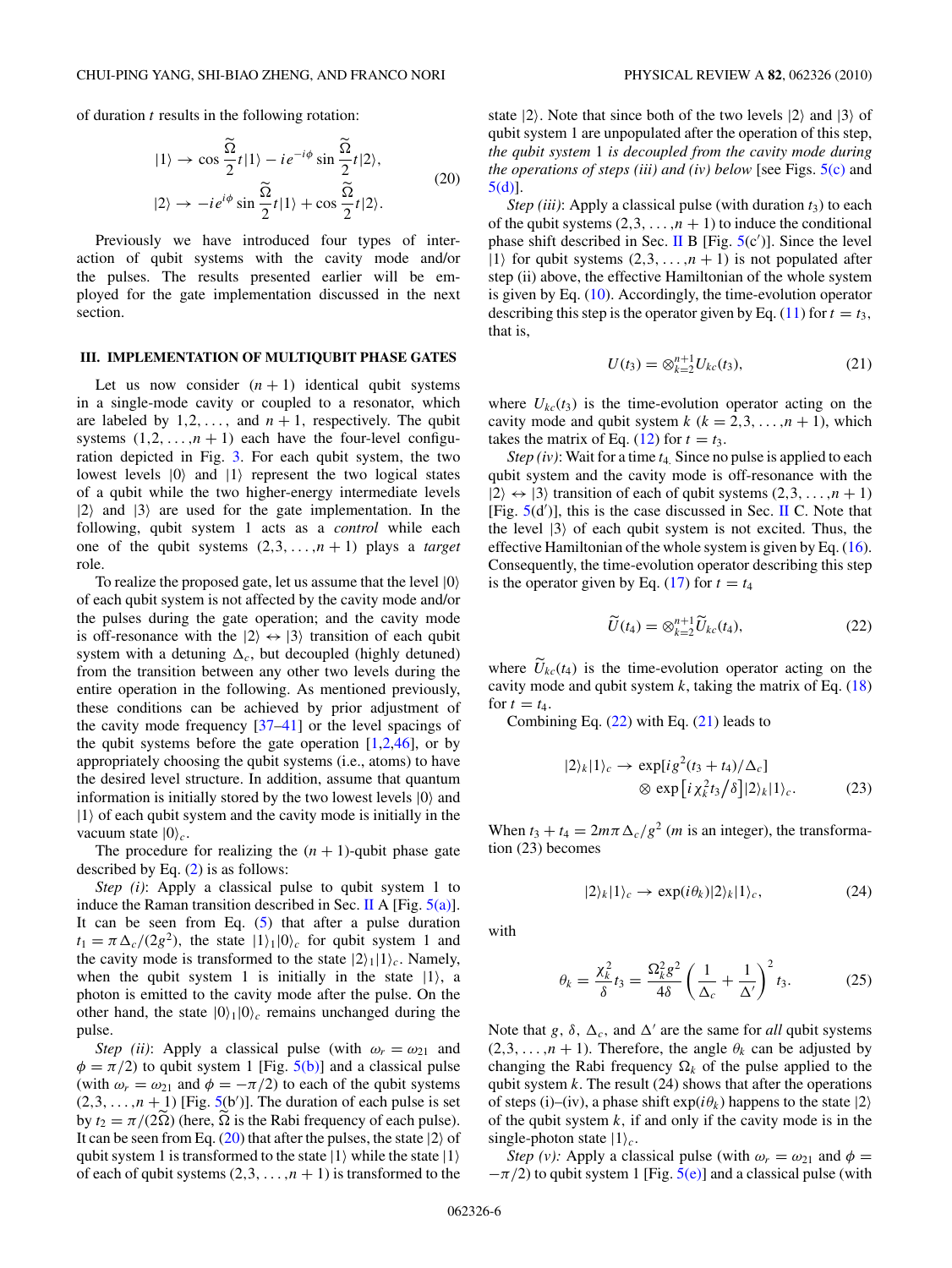<span id="page-6-0"></span>

FIG. 5. (Color online) Illustration of qubit systems interacting with the cavity mode and/or the microwave pulses for each step of operations during the gate performance. In each figure, the blue lines represent the level population of qubit systems *before each step of operations*. Figures from top to bottom correspond to the operations of steps  $(i)$ – $(vi)$ , respectively. The figures on the left side correspond to qubit system 1, while the figures on the right side correspond to qubit system *k*, with  $k = 2, 3, \ldots, n + 1$ 1. In each figure,  $\Delta_c = \omega_{32} - \omega_c$  is the detuning between the cavity mode frequency  $\omega_c$  and the  $|2\rangle \leftrightarrow |3\rangle$  transition frequency  $\omega_{32}$ . In (a) and (f),  $\Delta = \omega_{31} - \omega$ is the detuning between the  $|1\rangle \leftrightarrow |3\rangle$ transition frequency  $\omega_{31}$  and the pulse frequency  $\omega$ . In (c'),  $\Delta' = \omega_{31} - \omega'$  is the detuning between the  $|1\rangle \leftrightarrow |3\rangle$  transition frequency  $\omega_{31}$  and the frequency  $\omega'$  of the pulse applied to qubit system *k,* and  $\delta = \Delta_c - \Delta'$  is the detuning of the cavity mode with the pulse.

 $\omega_r = \omega_{21}$  and  $\phi = \pi/2$ ) to each of qubit systems (2,3, ..., *n* + 1) [Fig. 5(e')]. After a pulse duration  $t_2 = \pi/(2\tilde{\Omega})$ , the state  $|1\rangle$  of qubit system 1 is transformed to the state  $|2\rangle$  while the state  $|2\rangle$  of qubit systems  $(2,3,\ldots,n+1)$  is transformed back to the original state  $|1\rangle$ .

*Step (vi):* Repeat the operation of step (i) [Fig.  $5(f)$ ]. After a pulse duration  $t_1 = \pi \Delta_c/(2g^2)$ , the state  $|2\rangle_1|1\rangle_c$ of the qubit system 1 and the cavity mode is changed to the state  $|1\rangle_1|0\rangle_c$ , which shows that the state  $|2\rangle$  of the qubit system 1 is transformed back to the state  $|1\rangle$ and the cavity mode returns to its original vacuum state. However, the state  $|0\rangle_1|0\rangle_c$  remains unchanged during the pulse.

One can check that the  $(n + 1)$ -qubit phase gate of one qubit simultaneously controlling *n* qubits, described by Eq. [\(2\)](#page-1-0), was obtained with  $(n + 1)$  qubit systems [i.e., the control qubit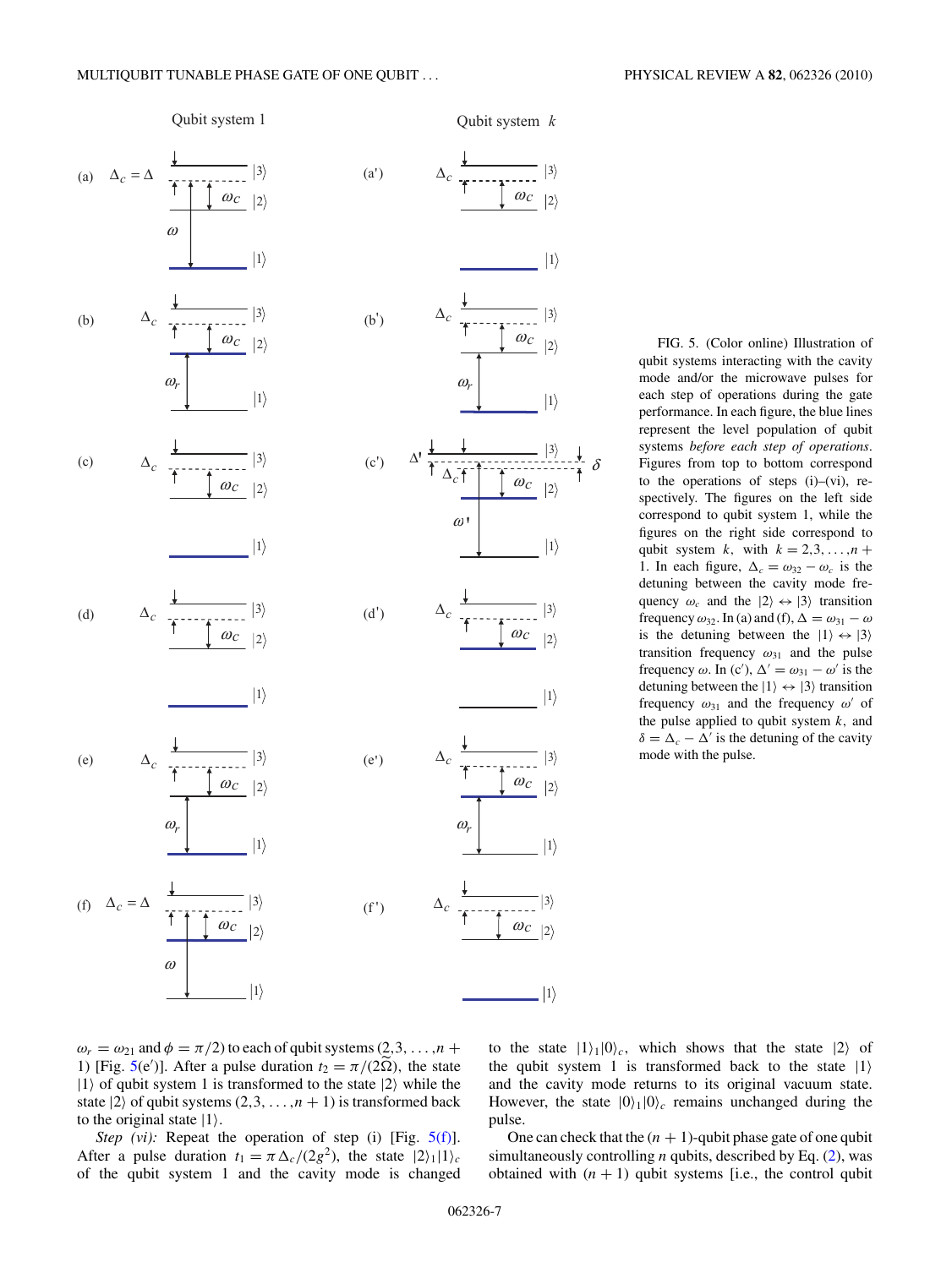<span id="page-7-0"></span>system 1 and the target qubit systems  $(2,3, \ldots, n + 1)$ ] after the above manipulation.

To better see how the multiqubit phase gate described by Eq. [\(2\)](#page-1-0) is implemented by the previous operations, let us consider a three-qubit example. One can check that the states of the whole system after each step of the previous operations are summarized below:

$$
|100\rangle|0\rangle_c
$$
\n
$$
|200\rangle|1\rangle_c
$$
\n
$$
|101\rangle|0\rangle_c
$$
\n
$$
|100\rangle|1\rangle_c
$$
\n
$$
|110\rangle|0\rangle_c
$$
\n
$$
|110\rangle|0\rangle_c
$$
\n
$$
|210\rangle|1\rangle_c
$$
\n
$$
|120\rangle|1\rangle_c
$$
\n
$$
|120\rangle|1\rangle_c
$$
\n
$$
|120\rangle|1\rangle_c
$$
\n
$$
|120\rangle|1\rangle_c
$$
\n
$$
|120\rangle|1\rangle_c
$$
\n
$$
|120\rangle|1\rangle_c
$$
\n
$$
|120\rangle|1\rangle_c
$$
\n
$$
|120\rangle|1\rangle_c
$$
\n
$$
|120\rangle|1\rangle_c
$$
\n
$$
|120\rangle|1\rangle_c
$$
\n
$$
e^{i\theta_3}|100\rangle|1\rangle_c
$$
\n
$$
e^{i\theta_2}|201\rangle|1\rangle_c
$$
\n
$$
e^{i\theta_2}|210\rangle|1\rangle_c
$$
\n
$$
e^{i\theta_2}|210\rangle|1\rangle_c
$$
\n
$$
|100\rangle|0\rangle_c
$$
\n
$$
S_{\text{tep(vi)}}
$$
\n
$$
e^{i\theta_3}|101\rangle|0\rangle_c
$$
\n
$$
e^{i\theta_2}|110\rangle|0\rangle_c
$$
\n
$$
e^{i\theta_2}|0\rangle_3|111\rangle|0\rangle_c
$$
\n
$$
e^{i\theta_3}|101\rangle|0\rangle_c
$$
\n(26)

where  $|ijk\rangle$  is an abbreviation of the state  $|i\rangle_1|j\rangle_2|k\rangle_3$  of qubit systems  $(1,2,3)$  with  $i, j, k \in \{0,1,2\}$ .

On the other hand, it is obvious that the following states of the whole system

$$
|000\rangle|0\rangle_c, \quad |001\rangle|0\rangle_c, \quad |010\rangle|0\rangle_c, \quad |011\rangle|0\rangle_c, \quad (27)
$$

remain unchanged during the entire operation. Hence, it can be concluded from Eq.  $(26)$  that a three-qubit phase gate of one qubit simultaneously controlling two qubits, described by Eq. [\(2\)](#page-1-0) (with  $n = 2$ ), was achieved with three qubit systems (i.e., the control qubit system 1 and the two target qubit systems 2 and 3) after the previous process.

During the operation of step (ii) or  $(v)$ , a single photon is populated in the cavity mode and the state  $|2\rangle$  of each qubit system is occupied. Therefore, for these two-step operations, there is an accumulated phase shift  $\exp(i2g^2t_2/\Delta_c)$ to the state  $|2\rangle$  of each qubit system. However, when  $2t_2 \ll$  $t_3 + t_4$ , this unwanted phase shift is sufficiently small and thus can be neglected. Note that  $t_2 = \pi/\Omega$  and  $t_3 + t_4 =$  $2m\pi\Delta_c/g^2$ . Therefore, the condition  $2t_2 \ll t_3 + t_4$  turns into  $\tilde{\Omega} \gg g^2/(m\Delta_c)$ , which can be met by increasing the pulse Rabi frequency  $\Omega$  (i.e., by increasing the intensity of the resonant pulses).

Finally, we should mention that the method proposed here does not work for qubit systems with three levels. Suppose now that the quantum information is encoded in the states  $|1\rangle$ and |2*.* In this case, during the pulse applied to the control qubit system for creating a cavity photon, one cannot have the target qubit systems decoupled from the cavity mode.

## **IV. TWO TYPES OF MULTIQUBIT PHASE GATES**

Previously we have shown how to realize the  $(n + 1)$ -qubit phase gates described by the operator (2). In this section, we focus on two types of multiqubit phase gates, which are depicted in Figs.  $6(a)$  and  $7(a)$ , respectively. It can be seen from Figs.  $6(a)$  and  $7(a)$  that the two types of multiqubit phase



FIG. 6. (a) Circuit for the first type of CP gate with qubit 1 simultaneously controlling *n* target qubits  $(2,3,..., n + 1)$ . Here, *Z* represents a CP shift *eiπ* on each target qubit. Namely, if the control qubit 1 is in the state  $|1\rangle$ , then the state  $|1\rangle$  at each *Z* is phase shifted by  $\pi$  (i.e.,  $|1\rangle \rightarrow e^{i\pi} |1\rangle = -|1\rangle$ ), while the state  $|0\rangle$  remains unchanged. (b) Relation between an *n*-target-qubit controlled-NOT gate and a *n*-target-qubit CP gate. The circuit on the left side is equivalent to the circuit on the right side. For the circuit on the left side, the symbol ⊕ represents a CNOT gate on each target qubit. If the control qubit 1 is in the state  $|1\rangle$ , then the state at each  $\oplus$  is bit flipped as  $|1\rangle \rightarrow |0\rangle$  and  $|0\rangle \rightarrow |1\rangle$ . However, when the control qubit 1 is in the state  $|0\rangle$ , the state at each ⊕ remains unchanged. On the other hand, for the circuit on the right side, the part enclosed in the dashed-line box represents an *n*-target-qubit CP gate. The element containing *H* corresponds to an *n*-target-qubit CP gate. The element containing *H* corresponds to<br>a Hadamard transformation described by  $|0\rangle \rightarrow (1/\sqrt{2})(|0\rangle + |1\rangle)$ a Hadamard transformation des<br>while  $|1\rangle \rightarrow (1/\sqrt{2}) (|0\rangle - |1\rangle)$ .

gates considered here consist of *n* two-qubit CP gates each having a *shared* control qubit but a *different* target qubit. In the following we give a discussion of their implementation and importance in quantum information processing.

### **A. Implementation of gates of the first type**

The CP gate with *n*-target qubits shown in Fig.  $6(a)$  has the property that the phase for the state  $|1\rangle$  of each target qubit is shifted by the same amount  $\pi$ , when the control qubit (i.e., qubit 1) is in the state  $|1\rangle$ . Hence, this multiqubit phase gate is a special one for  $\theta_k = \pi$  and thus the procedure for realizing it is the same as that discussed in the previous section. To obtain this multiqubit phase gate, one needs to set the Rabi frequencies of the pulses applied to the target qubit systems  $(2,3,...,n+1)$  to be *identical* (i.e.,  $\Omega_2 = \Omega_3 = \cdots = \Omega_{n+1}$ , leading to  $\chi_2 = \chi_3 = \cdots = \chi_{n+1} \equiv \chi$ ) and set the interaction time  $t_3$  to be  $t_3 = \pi \delta / \chi^2$ , such that  $\theta_k = \chi_k^2 t_3 / \delta = \pi$  ( $k =$  $2,3,\ldots,n+1$ .

Note that a controlled-NOT gate with *n*-target qubits, shown in Fig. 6(b), can also be achieved using the present proposal. This is because this gate is equivalent to the *n*-target-qubit CP gate discussed here, plus a single-qubit Hadamard gate acting on each target qubit before and after the *n*-target-qubit CP gate [Fig. 6(b)].

The CP (or controlled-NOT) gates with multiple target qubits shown in Fig.  $6(a)$  [or Fig.  $6(b)$ ] are important in quantum information processing because they can be applied in entanglement preparation [\[47\]](#page-12-0), error correction [\[48\]](#page-12-0), quantum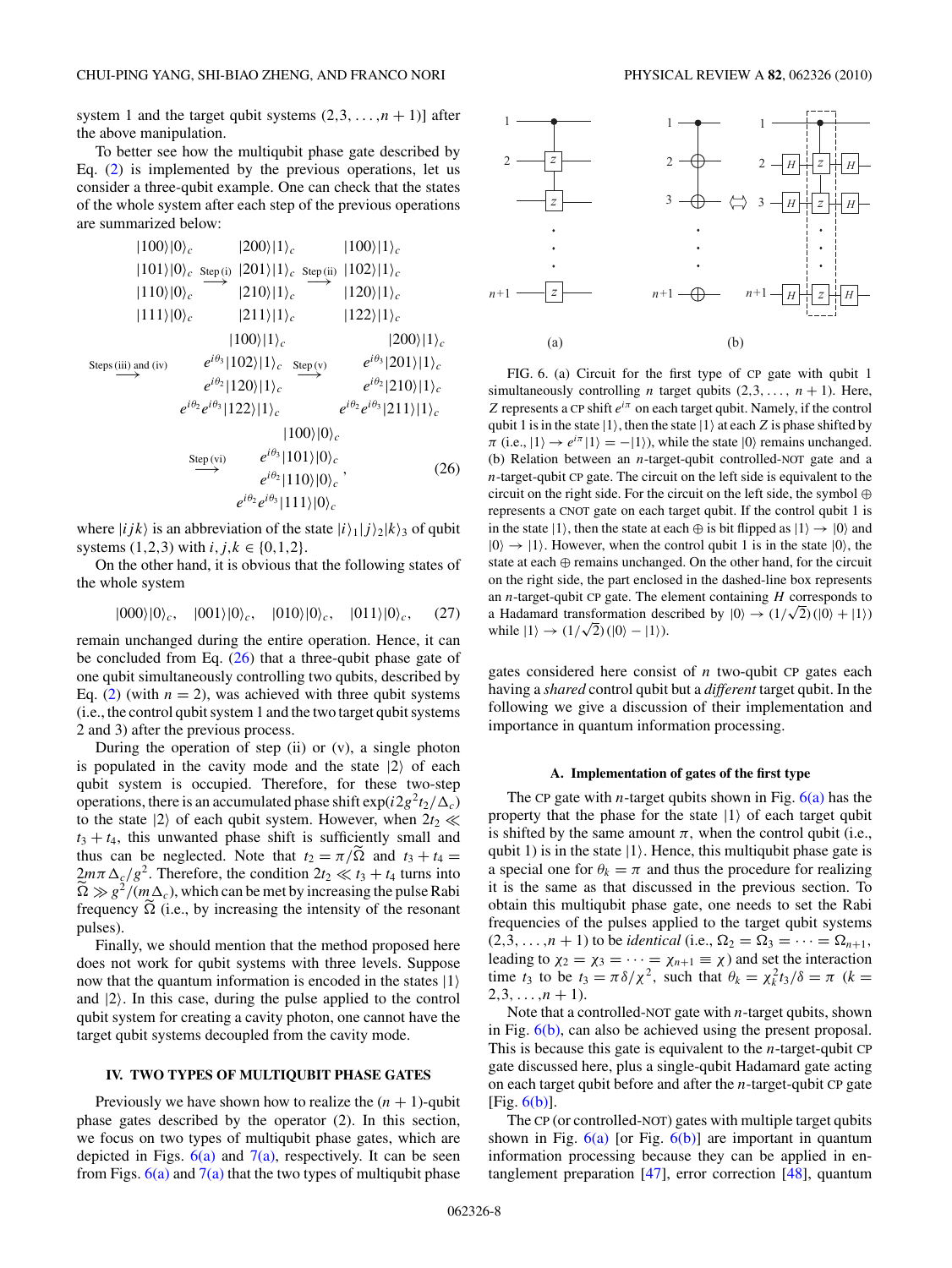<span id="page-8-0"></span>

FIG. 7. (a) Circuit for the second type of CP gate with qubit 1 simultaneously controlling *n* target qubits  $(2,3,\ldots,n+1)$ . Here, the element  $2\pi/2^k$  represents a CP shift  $\exp(i2\pi/2^k)$ , which is performed on the target qubit *k* when the control qubit 1 is in the state  $|1\rangle$  ( $k =$ 2,3,  $\dots$ ,  $n + 1$ ). Namely, if the control qubit 1 is in the state  $|1\rangle$ , then a phase shift  $2\pi/2^k$  occurs to the state  $|1\rangle$  of the target qubit *k*, while nothing happens otherwise. (b) Circuit for the *n* successive two-qubit CP gates in a quantum Fourier transform, which *is equivalent to the circuit in (a).* Here, each two-qubit CP gate has a shared target qubit (i.e., qubit 1) but a different control qubit (i.e., qubit 2*,* 3*,...,* or*,*  $n + 1$ ). The element  $2\pi/2^k$  represents a CP shift  $\exp(i2\pi/2^k)$ , which is performed on the target qubit 1 when the control qubit *k* is in the state  $|1\rangle$  ( $k = 2, 3, \ldots, n + 1$ ). Namely, if the control qubit  $k$  is in the state  $|1\rangle$ , then a phase shift by  $2\pi/2^k$  occurs to the state  $|1\rangle$  of the target qubit 1*,* while nothing happens otherwise.

algorithms (e.g., the discrete cosine transform [\[49\]](#page-12-0)), and quantum cloning [\[50\]](#page-12-0).

### **B. Implementation of gates of the second type**

The CP gate with *n*-target qubits shown in Fig.  $7(a)$  has the property that the phase for the state  $|1\rangle$  of the target qubit *k* is shifted by  $2\pi/2^k$ , when the control qubit (i.e., qubit 1) is in the state  $|1\rangle$ . Thus, this multiqubit phase gate is a special one for  $\theta_k = 2\pi/2^k$  and therefore can be implemented using the procedure introduced in the previous section. To realize it, the Rabi frequencies  $\Omega_2, \Omega_3, \ldots$ , and  $\Omega_{n+1}$  for the pulses (respectively applied to the target qubit systems  $2,3,...$ , and  $n + 1$ ) need to be set nonidentical, systems 2,3, ..., and  $n + 1$  heed to be set nonidentical,<br>and satisfy the relation  $\Omega_{k+1}/\Omega_k = 1/\sqrt{2}$ , that is,  $\chi_{k+1}/\chi_k =$ and satisfy the relation  $\sum_{k=1}^k \sum_{j=1}^k a_k = 1/\sqrt{2}$ , that is,  $\chi_{k+1}/\chi_k = 1/\sqrt{2}$  ( $k = 2, 3, ..., n$ ); and the interaction time *t*<sub>3</sub> above needs to be set by  $t_3 = (\pi/2)(\delta/\chi_2^2)$ . In this way, we can obtain  $\theta_k = \chi_k^2 t_3/\delta = 2\pi/2^k \ (k=2,3,\ldots,n+1).$ 

For any two-qubit CP gate described by the transformation  $|00\rangle \rightarrow |00\rangle, |01\rangle \rightarrow |01\rangle, |10\rangle \rightarrow |10\rangle, \text{and } |11\rangle \rightarrow e^{i\varphi}|11\rangle,$ it is clear that the roles of the two qubits can be interchanged. Namely, the first qubit can be either the control qubit or the target qubit, and the same applies to the second qubit. One can see that when the second (first) qubit is a control qubit, while the first (second) qubit is a target, the phase of the state  $|1\rangle$  of the first (second) qubit is shifted by  $e^{i\varphi}$  when the second (first) qubit is in the state |1*,* while nothing happens otherwise. Thus, the quantum circuit in Fig.  $7(a)$  is equivalent to the quantum circuit shown in Fig.  $7(b)$ . It can be seen from Fig. 7(b) that each of the *n* two-qubit CP gates has a shared target qubit (i.e., qubit 1) but a different control qubit (i.e., qubit 2,3, ..., or  $n + 1$ ). Note that the *n* successive two-qubit CP gates shown in Fig.  $7(b)$  are key elements in QFT [\[51,52\]](#page-12-0). Hence, the importance for this second type of multiqubit CP gate is obvious.

The previous discussion shows that the two types of multiqubit CP gates can be implemented by appropriately setting the Rabi frequencies of the pulses applied to the qubit systems. In addition, we should point out that by adjusting the Rabi frequencies of the pulses (i.e., changing the intensities of the pulses) applied to the target qubit systems, other types of quantum CP gates with one qubit simultaneously controlling multiple target qubits, which may have applications in quantum information processing, can, in principle, be performed using this proposal.

## **V. POSSIBLE EXPERIMENTAL IMPLEMENTATIONS**

In this section, we give a discussion on possible experimental implementations. First, as discussed earlier, the condition

$$
2t_2\ll t_3+t_4,
$$

[i.e.,  $\tilde{\Omega} \gg g^2/(m\Delta_c)$ ] needs to be satisfied, which can be achieved by increasing the Rabi frequency  $\tilde{\Omega}$  (i.e., by increasing the intensity of the *resonant pulses*). Second, the total operation time

$$
\tau = 2t_1 + 2t_2 + t_3 + t_4 = \pi \Delta_c / g^2 + 2m\pi \Delta_c / g^2 + 2\pi / \widetilde{\Omega},
$$

should be much shorter than (i) the energy relaxation time  $\gamma_2^{-1}$ of the level  $|2\rangle$  (note that the level  $|3\rangle$  is unpopulated during the entire operation), and (ii) the lifetime of the cavity mode  $\kappa^{-1} = Q/2\pi v_c$ , where *Q* is the (loaded) quality factor of the cavity. These requirements can, in principle, be realized since one can (i) reduce  $\tau$  by increasing the coupling constant *g*, (ii) increase  $\kappa^{-1}$  by employing a high- $Q$  cavity so that the cavity dissipation is negligible during the operation, and (iii) choose qubit systems (e.g., atoms) with long spontaneous decay time of the level  $|2\rangle$  or design qubit systems (e.g., superconducting devices) so that the energy relaxation time  $\gamma_2^{-1}$  of the level  $|2\rangle$  is sufficiently long.

For the sake of definitiveness, let us consider the experimental possibility of realizing a six-qubit CP gate in a quantum Fourier transform (Fig. [9\)](#page-9-0), using six identical superconducting qubit systems coupled to a resonator [Fig.  $8(a)$ ]. Each qubit system could be a superconducting charge-qubit system [Fig.  $8(b)$ ], flux-biased phase-qubit system [Fig.  $8(c)$ ], or flux-qubit system [Fig.  $8(c)$ ]. For the present case, qubit system 1 acts as a target instead of a control, while qubit systems (2*,*3*,*4*,*5*,*6) play the role of controls (Fig. [9\)](#page-9-0). Each step of operations for implementing this gate is the same as that introduced in Sec. [III.](#page-5-0) As discussed previously, to implement this gate the Rabi frequencies  $\Omega_2$ ,  $\Omega_3$ ,  $\Omega_4$ ,  $\Omega_5$ , and  $\Omega_6$  of the pulses (respectively applied to qubit systems and  $\Omega_6$  of the pulses (respectively applied to qubit systems<br>2, 3, 4, 5, and 6) need to be set by  $\Omega_{k+1}/\Omega_k = 1/\sqrt{2}$ , leading to  $\chi_{k+1}/\chi_k = 1/\sqrt{2}$  ( $k = 2,3,4,5$ ). By choosing  $\Delta_c = 10g, \Delta' = 10\Omega_2, \Omega_2 \sim 0.9g, \tilde{\Omega} \sim 10g$  and  $m = 3$ , we have (i)  $\delta \sim 10g^2/\Delta_c \sim 10\Omega_2^2/\Delta' \sim 10\chi_2$ , (ii)  $2t_2 = \pi/\Omega \sim$ *π*/(5*g*), and (iii) *t*<sub>3</sub> + *t*<sub>4</sub> ~  $60\pi/g$ , where *t*<sub>3</sub> =  $(\pi/2)(\delta/\chi_2^2)$  ~  $50\pi/g$ . Therefore, the condition  $2t_2 \ll t_3 + t_4$  can be well satisfied. Furthermore, for the parameters chosen here, the total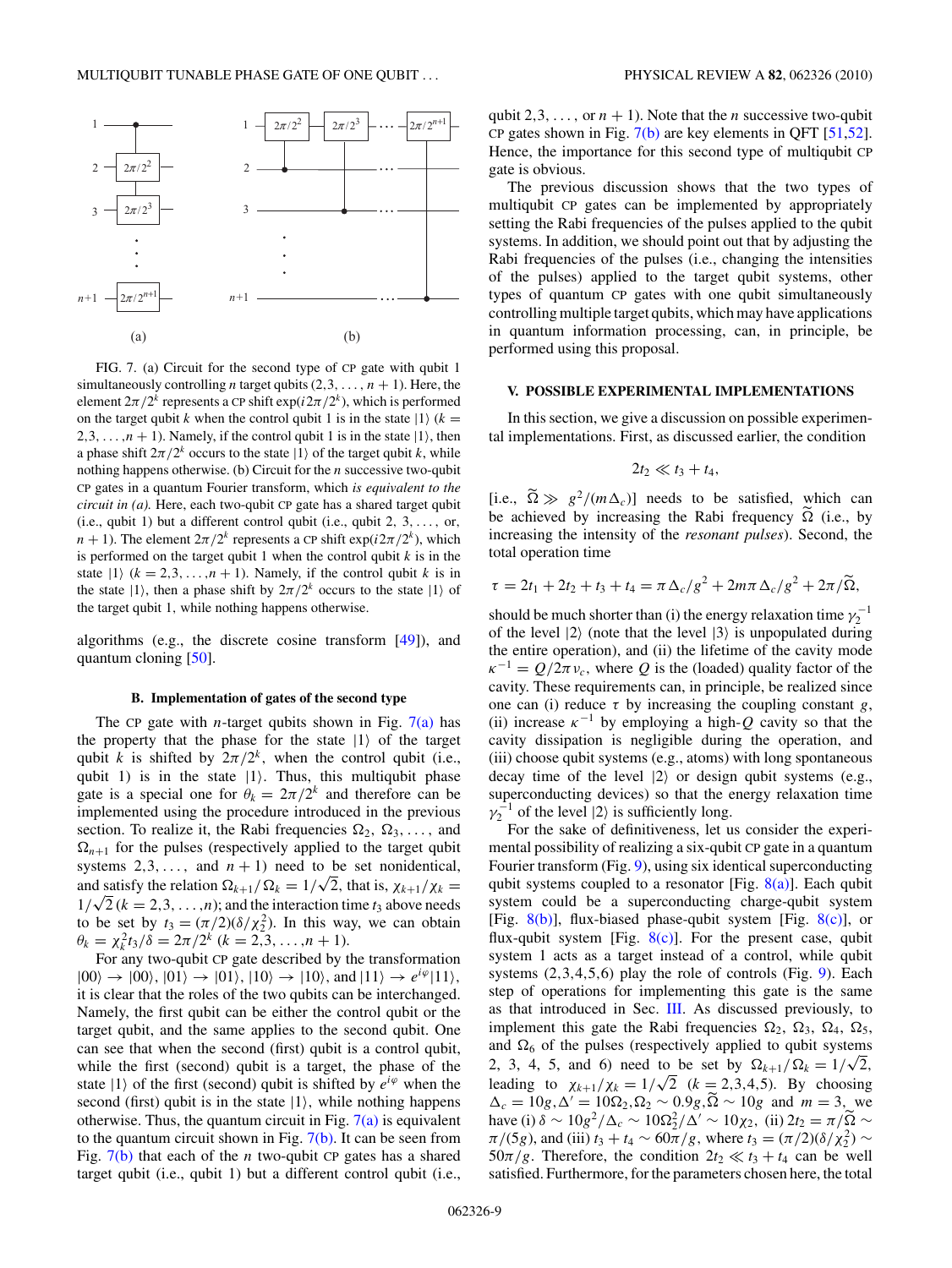<span id="page-9-0"></span>

FIG. 8. (Color online) (a) Schematic diagram of the setup for six superconducting qubit systems (red dots) and a (gray) standing-wave quasione-dimensional coplanar waveguide resonator. The two blue curved lines represent the standing wave magnetic field, which is in the *z* direction. Each qubit system (a red dot) could be a superconducting charge-qubit system shown in (b), flux-biased phase-qubit system in (c), and flux-qubit system in (d). The qubit systems are placed at locations where the magnetic fields are the same to obtain an identical coupling constant *g* for each qubit system. The superconducting loop of each qubit system, which is a large square for (b) and (d) while a large circle for (c), is located in the plane of the resonator between the two lateral ground planes (i.e., the  $x$ -*y* plane). The external magnetic flux  $\Phi$  applied to the superconducting loop for each qubit system is created by the magnetic field threading the superconducting loop;  $E_I$  is the Josephson junction energy (0.6  $\lt \alpha \lt 0.8$ ) and  $V_g$  is the gate voltage;  $\lambda$  is the wavelength of the resonator mode, and *L* is the length of the resonator.

operation time required for the gate implementation would be  $\tau \sim 70\pi/g$ .

As a rough estimate, assume  $g/2\pi \sim 220$  MHz, which could be reached for a superconducting qubit system coupled to a one-dimensional standing-wave coplanar waveguide



FIG. 9. Circuit for a six-qubit CP gate for the quantum Fourier transform. Here, qubits 2, 3, 4, 5, and 6 (on the filled circles) play the role of controls acting simultaneously on the target qubit 1. The element  $2\pi/2^k$  represents a CP shift  $\exp(i2\pi/2^k)$ , which is performed on the target qubit 1 when the control qubit  $k$  is in the state  $|1\rangle$  $(k = 2, 3, 4, 5, 6)$ . Namely, if the control qubit *k* is in the state  $|1\rangle$ , then a phase shift  $2\pi/2^k$  happens to the state  $|1\rangle$  of the target qubit 1, while nothing happens otherwise.

(CPW) transmission resonator [\[53\]](#page-12-0). For the *g* chosen here, we have  $\tau \sim 0.16 \ \mu s$ , much shorter than  $\gamma_2^{-1} \sim 1 \ \mu s$  [\[2,10\]](#page-11-0). In addition, consider a resonator with frequency  $v_c \sim 3 \text{ GHz}$ (e.g., [\[24\]](#page-11-0)) and  $Q \sim 10^5$ , we have  $\kappa^{-1} \sim 5.3 \mu s$ , which is much longer than the operation time *τ* here. Note that superconducting CPW resonators with a quality factor *Q >*  $10<sup>6</sup>$  have been experimentally demonstrated [\[54\]](#page-12-0).

How well this gate would work needs to be further investigated for each particular experimental setup or implementation. However, we note that this requires a rather lengthy and complex analysis, which is beyond the scope of this theoretical work.

### **VI. COMPARISON WITH PREVIOUS WORK**

Several points related to this work need to be addressed. First, the present work deals with the realization of multiqubit phase gates for which the phase shifts on each target qubit are *tunable,* as shown previously. Therefore, it is much more general than our previous work [\[55\]](#page-12-0). Note that in [\[55\]](#page-12-0), a method was proposed for the realization of a multiqubit phase gate which induces a *fixed* phase-shift of  $\pi$  on each target qubit when the control qubit is in the state  $|1\rangle$ . The main advantage for the method in [\[55\]](#page-12-0) is that the cavity mode can be initially in an *arbitrary* state and thus no preparation of the initial state for the cavity mode is required. Second [\[56\]](#page-12-0), showed how multi-ion Greenberger-Horne-Zeilinger (GHZ) entangled states can be realized based on performing a multiqubit CNOT gate with one qubit simultaneously controlling *n* target qubits. Since their scheme works for a special case (i.e., a CNOT on each target qubit or a *fixed* phase shift  $\pi$  on each target), it fails in performing other types of multiqubit phase gates for which the phase shift on each target qubit is not  $\pi$ . Third, we note that using the method presented in [\[56\]](#page-12-0), a multiqubit CNOT gate or phase gate with a phase shift  $\pi$  on each target qubit (i.e., the first type of multiqubit gate discussed earlier) is rather difficult to implement in the other systems due to different physical mechanisms. Last, the present proposal for realizing the *n* successive two-qubit CP gates in QFT is different from the previous work reported in [\[57\]](#page-12-0). As shown previously, using the present proposal, the *n* successive two-qubit CP gates in QFT can be simultaneously performed using *one* single-mode cavity only. However, as argued in [\[57\]](#page-12-0), when using the proposal in [\[57\]](#page-12-0) to implement *n* successive two-qubit CP gates in QFT, *n* single-mode cavities would be required or a single cavity with various modes interacting qubit systems (e.g., atoms) needs to be designed.

## **VII. CONCLUSION**

We have presented a method to realize a multiqubit *tunable* phase gate with one qubit simultaneously controlling *n* target qubits in a cavity QED. As shown previously, the method has the following features: (i) Neither adjustment of the level spacings of qubit systems nor adjustment of the cavity mode frequency during the gate operation is needed, thus the operation is much simplified; (ii) The operation time required for the gate realization is independent of the number of qubits and thus does not increase with the number of qubits; (iii) The *n* two-qubit CP gates involved can be simultaneously performed,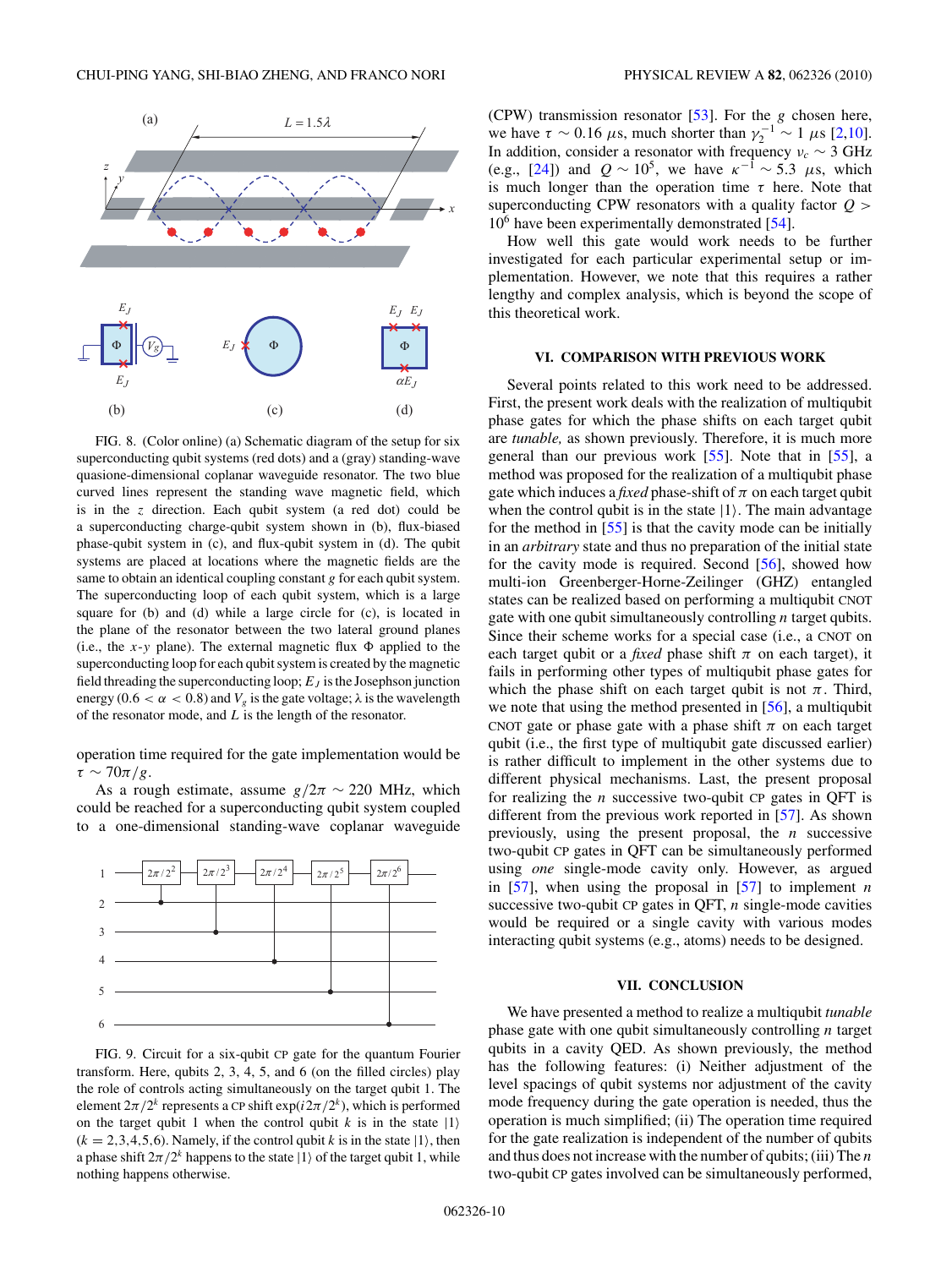<span id="page-10-0"></span>which significantly reduces the gate operation especially when the number *n* of qubits is large; (iv) The phase shift on the state of each target qubit can be *adjusted* by changing the Rabi frequencies of the pulses applied to the target qubit systems; and (v) Certain types of significant quantum CP gates with one qubit simultaneously controlling multiple target qubits or quantum CP gates with multiple control qubits simultaneously acting on one target qubit (e.g., the multiqubit phase gate in the QFT discussed previously) can be performed by using this proposal.

## **ACKNOWLEDGMENTS**

C.P.Y. thanks Yu-xi Liu for very useful comments and is also grateful to Sahel Ashhab, Hou Ian, and Jie-Qiao Liao for their help in this work. We acknowledge partial support from the Laboratory of Physical Sciences, National Security Agency, Army Research Office, Defense Advanced Research Projects Agency, Air Force Office of Scientific Research, National Science Foundation Under Grant No. 0726909, DARPA, JSPS-RFBR under Grant No. 09-02-92114, Grant-in-Aid for Scientific Research (S), MEXT Kakenhi on Quantum Cybernetics, and FIRST (Funding Program for Innovative R&D on S&T). S. B. Zheng acknowledges support from the National Natural Science Foundation of China under Grant No. 10674025, the Doctoral Foundation of the Ministry of Education of China under Grant No. 20070386002, and funds from the State Key Laboratory Breeding Base of Photocatalysis, Fuzhou University. C. P. Yang also acknowledges funding support from the National Natural Science Foundation of China under Grant No. 11074062, the Zhejiang Natural Science Foundation under Grant No. Y6100098, the funds from Hangzhou Normal University, and the Open Fund from the SKLPS of ECNU.

## **APPENDIX: HOW TO HAVE THE LEVEL |0 NOT TO BE AFFECTED DURING THE OPERATION**

As shown previously, three types of interaction are needed for the gate implementation, which are the system-cavitypulse resonant Raman coupling, the system-cavity-pulse offresonant Raman coupling, and the system-pulse resonant interaction. For the last type of interaction, since a resonant pulse is applied, the level  $|0\rangle$  can be easily made not to be affected by the pulse, by prior adjustment of level spacings such that the transition between the level  $|0\rangle$  and any one of other levels is largely detuned (decoupled) from the pulse. In the following, we will focus on how to have the level  $|0\rangle$ not to be affected by the pulse and the cavity mode, for the case when the pulse is off resonant with the  $|1\rangle \leftrightarrow |3\rangle$ transition and the cavity mode is off resonant with the  $|2\rangle \leftrightarrow$  $|3\rangle$  transition (i.e., the case which applies to the former two types of interactions).

To begin with, we define  $\Delta_1 = |(E_1 - E_0)/\hbar - \omega|$ ,  $\Delta_2 =$  $|(E_2 - E_0)/\hbar - \omega|$ , and  $\Delta_3 = |(E_3 - E_0)/\hbar - \omega|$  as the large detuning of the pulse with the  $|0\rangle \leftrightarrow |1\rangle$  transition, the large detuning of the pulse with the  $|0\rangle \leftrightarrow |2\rangle$  transition, and the large detuning between the pulse and the  $|0\rangle \leftrightarrow$  $|3\rangle$  transition, respectively (Fig. 10). Here,  $\omega$  is the pulse frequency. In addition, we define  $\Delta_c^1 = |(E_1 - E_0)/\hbar - \omega_c|$ and  $\Delta_c^2 = |(E_2 - E_1)/\hbar - \omega_c|$  as the large detuning of the cavity mode with the  $|0\rangle \leftrightarrow |1\rangle$  transition and the large



FIG. 10. (Color online) Large detuning of the pulse or the cavity mode with the transition between the level  $|0\rangle$  and any one of other levels.

detuning of the cavity mode with the  $|1\rangle \leftrightarrow |2\rangle$  transition, respectively (Fig. 10).

### **1. Charge-qubit system**

A charge-qubit system has the level structure depicted in Fig.  $3(a)$  [or Fig.  $10(a)$ ]. From Fig.  $10(a)$ , one can see that the dotted line falls within the range between the levels  $|1\rangle$ and  $|2\rangle$  in the case when the pulse is off resonant with the  $|1\rangle \leftrightarrow |3\rangle$  transition. This is because the level spacing  $E_2$  −  $E_0$  is larger than the level spacing  $E_3 - E_1$ , resulting from  $E_3 - E_2 < E_1 - E_0$  as mentioned earlier [see the caption of Fig.  $3(a)$ ]. Figure  $10(a)$  also shows that the dot-dashed line falls within the range between the levels  $|0\rangle$  and  $|1\rangle$  in the case when the cavity mode is off resonant with the  $|1\rangle \leftrightarrow |3\rangle$ transition. This is due to  $E_3 - E_2 < E_1 - E_0$ . To have the level  $|0\rangle$  not to be affected by the pulse and the cavity mode, one will need to adjust the level spacings of the qubit system before the gate operation to achieve (i) the large detunings  $\Delta_1$ and  $\Delta_2$  [Fig. 10(a)], such that neither  $|0\rangle \leftrightarrow |1\rangle$  transition nor  $|0\rangle \leftrightarrow |2\rangle$  transition is induced by the pulse; and (ii) the large detuning  $\Delta_c^1$  [Fig. 10(a)] such that the cavity mode does not cause the  $|0\rangle \leftrightarrow |1\rangle$  transition. From Fig. 10(a), it can be seen that the large detuning regime for the pulse and the  $|0\rangle \leftrightarrow |3\rangle$ transition is automatically satisfied, and the large detuning of the cavity mode with the  $|0\rangle \leftrightarrow |2\rangle$  or  $|0\rangle \leftrightarrow |3\rangle$  transition is also automatically met. Therefore, by prior adjustment of the level spacings to have the large detunings  $\Delta_1$ ,  $\Delta_2$ , and  $\Delta_c^1$ , the level  $|0\rangle$  will not be affected by the pulse and the cavity mode during the operation.

### **2. Phase-qubit system**

A phase-qubit system has the level structure shown in Fig.  $3(b)$  [or Fig.  $10(b)$ ]. It can be seen from Fig.  $10(b)$  that when the pulse is off resonant with the  $|1\rangle \leftrightarrow |3\rangle$  transition, the dotted line falls within the range between the two lowest levels  $|0\rangle$  and  $|1\rangle$ , which could be achieved by adjusting the level spacings of the qubit system. In addition, Fig. 10(b) shows that the dot-dashed line falls within the range between the levels  $|1\rangle$  and  $|2\rangle$ , in the case when the cavity mode is off resonant with the transition between the upper two levels |2) and |3). This is because of  $E_2 - E_1 > E_3 - E_2$  [see the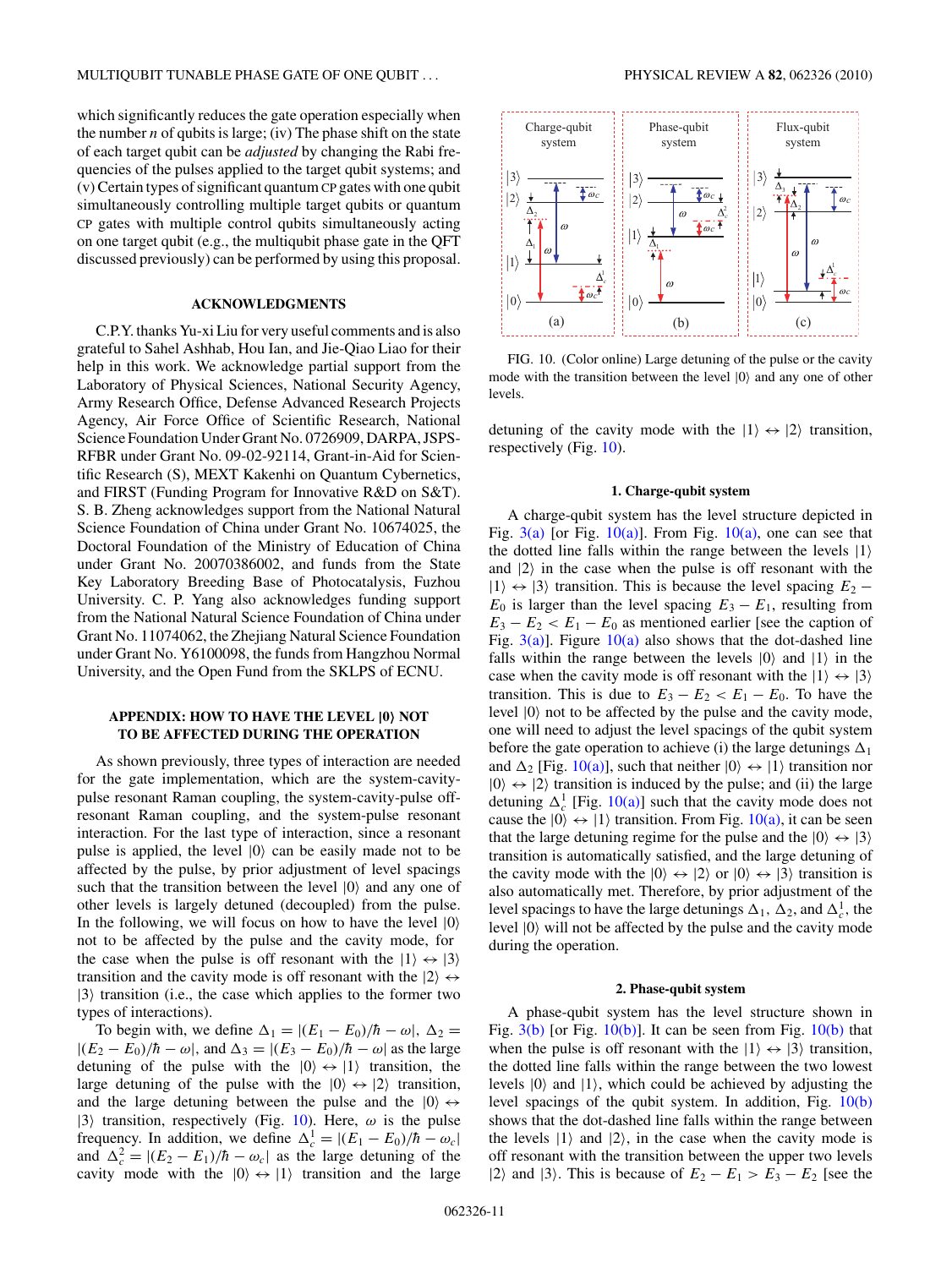<span id="page-11-0"></span>caption of Fig.  $3(b)$ ]. To have the level  $|0\rangle$  not to be affected by the pulse and the cavity mode, one will need to adjust the level spacings of the qubit system before the gate operation to obtain (i) the large detuning  $\Delta_1$  [Fig. [10\(b\)\]](#page-10-0) such that the  $|0\rangle \leftrightarrow |1\rangle$  transition induced by the pulse is avoided; and (ii) the large detuning  $\Delta_c^2$  which ensures the large detuning between the cavity mode and the  $|0\rangle \leftrightarrow |1\rangle$  transition due to  $E_1 - E_0 > E_2 - E_1$  [Fig. [10\(b\)\]](#page-10-0). In addition, Fig. [10\(b\)](#page-10-0) shows that the large detuning regime for the pulse and the  $|0\rangle \leftrightarrow |2\rangle$ or  $|0\rangle \leftrightarrow |3\rangle$  transition is automatically met, and the large detuning of the cavity mode with the  $|0\rangle \leftrightarrow |2\rangle$  or  $|0\rangle \leftrightarrow |3\rangle$ transition is automatically satisfied. Thus, as long as the large detunings  $\Delta_1$  and  $\Delta_c^2$  are met by prior adjustment of the level spacings, the level  $|0\rangle$  will not be affected by the pulse and the cavity mode during the operation.

### **3. Flux-qubit system**

A flux-qubit system has the level structure in Fig.  $3(c)$  [or Fig.  $10(c)$ ]. Figure  $10(c)$  shows that the dotted line falls within the range between the levels  $|2\rangle$  and  $|3\rangle$  in the case when the pulse is off resonant with the  $|1\rangle \leftrightarrow |3\rangle$  transition. This is because the level spacing  $E_2 - E_0$  is smaller than the level

spacing  $E_3 - E_1$  due to  $E_1 - E_0 < E_3 - E_2$  [see the caption of Fig.  $3(c)$ ]. Figure  $10(c)$  also shows that the dot-dashed line is above the level |1*,* which could be reached by adjusting the level spacings of the qubit system. To have the level  $|0\rangle$  not to be affected by the pulse and the cavity mode, one will need to adjust the level spacings of the qubit system to achieve (i) the large detunings  $\Delta_2$  and  $\Delta_3$  [Fig. [10\(c\)\]](#page-10-0), such that neither  $|0\rangle \leftrightarrow |2\rangle$  transition nor  $|0\rangle \leftrightarrow |3\rangle$  transition is induced by the pulse; and (ii) the large detuning  $\Delta_c^1$  [Fig. [10\(c\)\]](#page-10-0), to avoid the  $|0\rangle \leftrightarrow |1\rangle$  transition induced by the cavity mode. From Fig.  $10(c)$ , it can be seen that the large detuning regime for the pulse and the  $|0\rangle \leftrightarrow |1\rangle$  transition is automatically satisfied, and the large detuning of the cavity mode with the  $|0\rangle \leftrightarrow |2\rangle$ or  $|0\rangle \leftrightarrow |3\rangle$  transition is automatically met. Hence, as long as the large detunings  $\Delta_2$ ,  $\Delta_3$ , and  $\Delta_c^1$  are satisfied by prior adjustment of the level spacings, the level  $|0\rangle$  will not be affected during the operation. We here should mention that because the dotted line falls within the range between the upper two levels  $|2\rangle$  and  $|3\rangle$  [Fig. [10\(c\)\]](#page-10-0), a more careful adjustment of the level spacings would be needed to obtain the large detunings  $\Delta_1$  and  $\Delta_2$  for the flux-qubit system, when compared with the charge-qubit system or the phase-qubit system.

- [1] J. Q. You and F. Nori, [Phys. Today](http://dx.doi.org/10.1063/1.2155757) **58**, 42 (2005).
- [2] J. Clarke and F. K. Wilhelm, [Nature \(London\)](http://dx.doi.org/10.1038/nature07128) **453**, 1031 (2008).
- [3] I. Buluta and F. Nori, Science **326**[, 108 \(2009\).](http://dx.doi.org/10.1126/science.1177838)
- [4] T. D. Ladd, F. Jelezko, R. Laflamme, Y. Nakamura, C. Monroe, and J. L. OBrien, [Nature \(London\)](http://dx.doi.org/10.1038/nature08812) **464**, 45 (2010).
- [5] A. Blais, J. Gambetta, A. Wallraff, D. I. Schuster, S. M. Girvin, M. H. Devoret, and R. J. Schoelkopf, [Phys. Rev. A](http://dx.doi.org/10.1103/PhysRevA.75.032329) **75**, 032329 [\(2007\).](http://dx.doi.org/10.1103/PhysRevA.75.032329)
- [6] M. A. Sillanpää, J. I. Park, and R. W. Simmonds, [Nature](http://dx.doi.org/10.1038/nature06124) (London) **449**[, 438 \(2007\).](http://dx.doi.org/10.1038/nature06124)
- [7] R. J. Schoelkopf and S. M. Girvin, [Nature \(London\)](http://dx.doi.org/10.1038/451664a) **451**, 664 [\(2008\).](http://dx.doi.org/10.1038/451664a)
- [8] M. Hofheinz, E. M. Weig, M. Ansmann, R. C. Bialczak, E. Lucero, M. Neeley, A. D. OConnell, H. Wang, J. M. Martinis, and A. N. Cleland, [Nature \(London\)](http://dx.doi.org/10.1038/nature07136) **454**, 310 (2008).
- [9] M. Hofheinz *et al.*, [Nature \(London\)](http://dx.doi.org/10.1038/nature08005) **459**, 546 (2009).
- [10] L. DiCarlo *et al.*, [Nature \(London\)](http://dx.doi.org/10.1038/nature08121) **460**, 240 (2009).
- [11] J. Q. You and F. Nori, Phys. Rev. B **68**[, 064509 \(2003\).](http://dx.doi.org/10.1103/PhysRevB.68.064509)
- [12] J. Q. You, J. S. Tsai, and F. Nori, Phys. Rev. B **68**[, 024510 \(2003\).](http://dx.doi.org/10.1103/PhysRevB.68.024510)
- [13] A. Blais, R. S. Huang, A. Wallraff, S. M. Girvin, and R. J. Schoelkopf, Phys. Rev. A **69**[, 062320 \(2004\).](http://dx.doi.org/10.1103/PhysRevA.69.062320)
- [14] C. P. Yang, Shih-I. Chu, and S. Han, [Phys. Rev. Lett.](http://dx.doi.org/10.1103/PhysRevLett.92.117902) **92**, 117902 [\(2004\).](http://dx.doi.org/10.1103/PhysRevLett.92.117902)
- [15] L. I. Childress, A. S. Sorensen, and M. D. Lukin, *[Phys. Rev. A](http://dx.doi.org/10.1103/PhysRevA.69.042302)* **69**[, 042302 \(2004\).](http://dx.doi.org/10.1103/PhysRevA.69.042302)
- [16] A. Wallraff, D. I. Schuster, A. Blais, L. Frunzio, R.-S. Huang, J. Majer, S. Kumar, S. M. Girvin, and R. J. Schoelkopf, [Nature](http://dx.doi.org/10.1038/nature02851) (London) **431**[, 162 \(2004\).](http://dx.doi.org/10.1038/nature02851)
- [17] I. Chiorescu, P. Bertet, K. Semba, Y. Nakamura, C. J. P. M. Harmans, and J. E. Mooij, [Nature \(London\)](http://dx.doi.org/10.1038/nature02831) **431**, 159 [\(2004\).](http://dx.doi.org/10.1038/nature02831)
- [18] G. Khitrova, H. M. Gibbs, M. Kira, S. W. Koch, and A. Scherer, Nat. Phys. **2**[, 81 \(2006\).](http://dx.doi.org/10.1038/nphys227)
- [19] Q. A. Turchette, C. J. Hood, W. Lange, H. Mabuchi, and H. J. Kimble, [Phys. Rev. Lett.](http://dx.doi.org/10.1103/PhysRevLett.75.4710) **75**, 4710 (1995).
- [20] A. Rauschenbeutel, G. Nogues, S. Osnaghi, P. Bertet, M. Brune, J. M. Raimond, and S. Haroche, [Phys. Rev. Lett.](http://dx.doi.org/10.1103/PhysRevLett.83.5166) **83**, 5166 [\(1999\).](http://dx.doi.org/10.1103/PhysRevLett.83.5166)
- [21] J. A. Jones, M. Mosca, and R. H. Hansen, [Nature \(London\)](http://dx.doi.org/10.1038/30687) **393**, [344 \(1998\).](http://dx.doi.org/10.1038/30687)
- [22] J. H. Plantenberg, P. C. de Groot, C. J. P. M. Harmans, and J. E. Mooij, [Nature \(London\)](http://dx.doi.org/10.1038/nature05896) **447**, 836 (2007).
- [23] J. Majer *et al.*, [Nature \(London\)](http://dx.doi.org/10.1038/nature06184) **449**, 443 (2007).
- [24] P. J. Leek, S. Filipp, P. Maurer, M. Baur, R. Bianchetti, J. M. Fink, M. Göppl, L. Steffen, and A. Wallraff, *[Phys. Rev. B](http://dx.doi.org/10.1103/PhysRevB.79.180511)* 79, [180511\(R\) \(2009\).](http://dx.doi.org/10.1103/PhysRevB.79.180511)
- [25] R. C. Bialczak *et al.*, Nat. Phys. **6**[, 409 \(2010\).](http://dx.doi.org/10.1038/nphys1639)
- [26] A. Barenco, C. H. Bennett, R. Cleve, D. P. DiVincenzo, N. Margolus, P. Shor, T. Sleator, J. A. Smolin, and H. Weinfurter, Phys. Rev. A **52**[, 3457 \(1995\).](http://dx.doi.org/10.1103/PhysRevA.52.3457)
- [27] M. Möttönen, J. J. Vartiainen, V. Bergholm, and M. M. Salomaa, Phys. Rev. Lett. **93**[, 130502 \(2004\).](http://dx.doi.org/10.1103/PhysRevLett.93.130502)
- [28] T. Monz, K. Kim, W. Hänsel, M. Riebe, A. S. Villar, P. Schindler, M. Chwalla, M. Hennrich, and R. Blatt, [Phys. Rev. Lett.](http://dx.doi.org/10.1103/PhysRevLett.102.040501) **102**, [040501 \(2009\).](http://dx.doi.org/10.1103/PhysRevLett.102.040501)
- [29] X. Wang, A. Sørensen, and K. Mølmer, [Phys. Rev. Lett.](http://dx.doi.org/10.1103/PhysRevLett.86.3907) **86**, 3907 [\(2001\).](http://dx.doi.org/10.1103/PhysRevLett.86.3907)
- [30] L.-M. Duan, B.Wang, and H. J. Kimble, [Phys. Rev. A](http://dx.doi.org/10.1103/PhysRevA.72.032333) **72**, 032333 [\(2005\).](http://dx.doi.org/10.1103/PhysRevA.72.032333)
- [31] C. P. Yang and S. Han, Phys. Rev. A **72**[, 032311 \(2005\);](http://dx.doi.org/10.1103/PhysRevA.72.032311) **[73](http://dx.doi.org/10.1103/PhysRevA.73.032317)**, [032317 \(2006\).](http://dx.doi.org/10.1103/PhysRevA.73.032317)
- [32] X.-M. Lin, Z. W. Zhou, M. Y. Ye, Y. F. Xiao, and G. C. Guo, Phys. Rev. A **73**[, 012323 \(2006\).](http://dx.doi.org/10.1103/PhysRevA.73.012323)
- [33] S. B. Zheng and G. C. Guo, Phys. Rev. A **73**[, 052328 \(2006\).](http://dx.doi.org/10.1103/PhysRevA.73.052328)
- [34] G. W. Lin, X. B. Zou, M. Y. Ye, X. M. Lin, and G. C. Guo, *[Phys.](http://dx.doi.org/10.1103/PhysRevA.77.032308)* Rev. A **77**[, 032308 \(2008\).](http://dx.doi.org/10.1103/PhysRevA.77.032308)